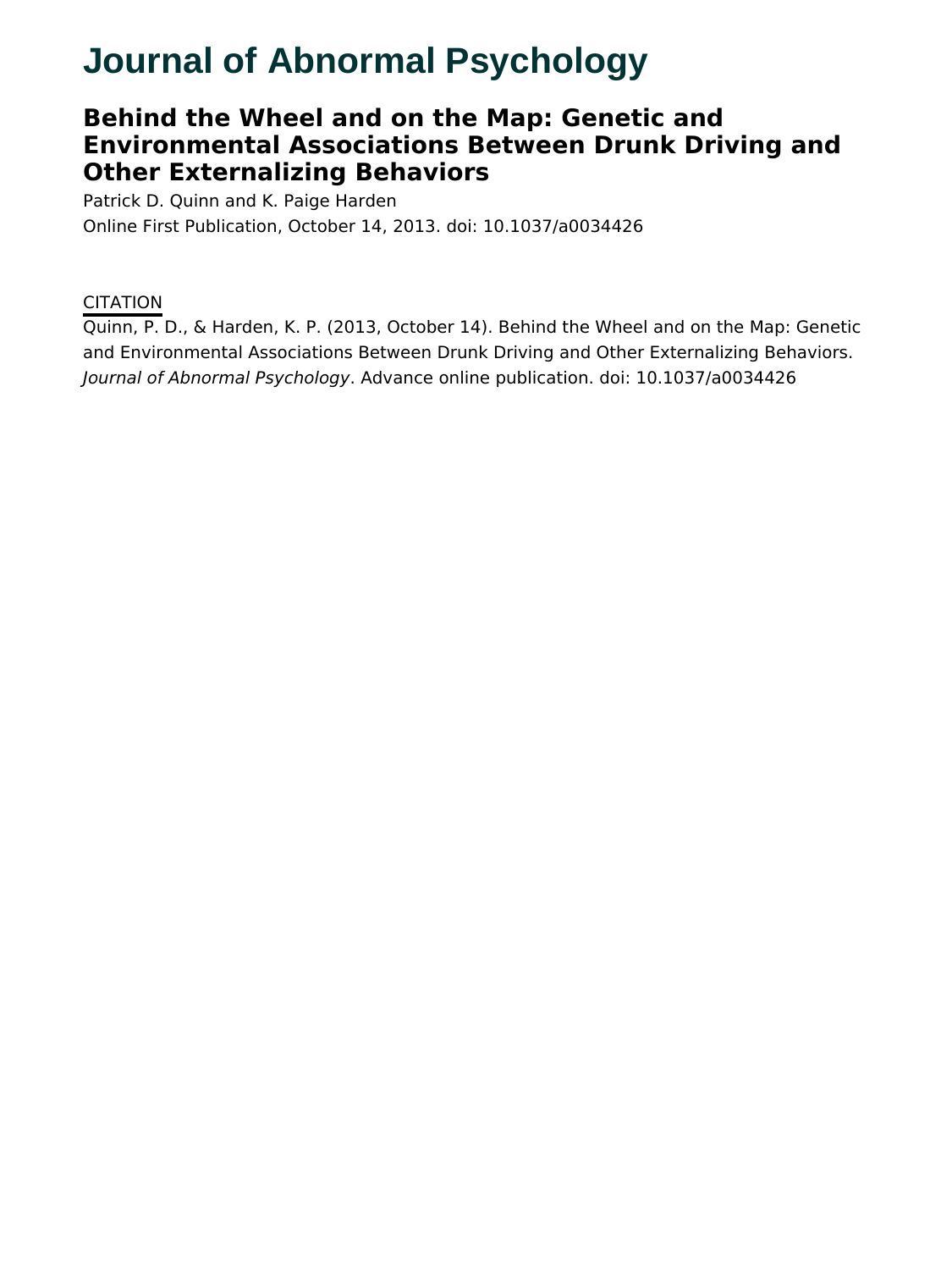### Behind the Wheel and on the Map: Genetic and Environmental Associations Between Drunk Driving and Other Externalizing Behaviors

#### Patrick D. Quinn and K. Paige Harden University of Texas at Austin

Drunk driving, a major contributor to alcohol-related mortality, has been linked to a variety of other alcohol-related (e.g., Alcohol Dependence, early age at first drink) and non-alcohol-related externalizing behaviors. In a sample of 517 same-sex twin pairs from the National Longitudinal Study of Adolescent Health, we examined 3 conceptualizations of the etiology of drunk driving in relation to other externalizing behaviors. A series of behavioral-genetic models found consistent evidence for drunk driving as a manifestation of genetic vulnerabilities toward a spectrum of alcohol-related and non-alcohol-related externalizing behaviors. Most notably, multidimensional scaling analyses produced a genetic "map" with drunk driving located near its center, supporting the strength of drunk driving's genetic relations with a broad range of externalizing behaviors. In contrast, nonshared environmental associations with drunk driving were weaker and more diffuse. Drunk driving may be a manifestation of genetic vulnerabilities toward a broad externalizing spectrum.

*Keywords:* behavioral genetic, driving after drinking, alcohol use disorder, age at first drink

*Supplemental materials:* http://dx.doi.org/10.1037/a0034426.supp

Drunk driving stands out among the consequences of alcohol use because of its prevalence and the immediacy of its health costs for young people. In 2006, 9.5% of high school seniors reported having driven, in just the past two weeks, after consuming 5 or more alcoholic drinks (O'Malley & Johnston, 2007). Given the well-established impairing effects of alcohol on driving perfor-

We thank Elliot Tucker-Drob, Mijke Rhemtulla, and Daniel Briley for helpful comments on previous drafts of this article and Eric Turkheimer and Erik Pettersson for guidance regarding multidimensional scaling analyses. Patrick D. Quinn's contribution was supported by National Institute on Alcohol Abuse and Alcoholism Grant F31-AA020725 and the Waggoner Center for Alcohol and Addiction Research. Dr. K. Paige Harden is a Faculty Research Associate of the Population Research Center at The University of Texas at Austin, which is supported by National Institute of Child Health and Human Development Grant 5-R24-HD042849. This research uses data from Add Health, a program project directed by Kathleen Mullan Harris and designed by J. Richard Udry, Peter S. Bearman, and Kathleen Mullan Harris at the University of North Carolina at Chapel Hill and funded by Grant P01-HD31921 from the Eunice Kennedy Shriver National Institute of Child Health and Human Development, with cooperative funding from 23 other federal agencies and foundations. Special acknowledgment is due to Ronald R. Rindfuss and Barbara Entwisle for assistance in the original design. Information on how to obtain the Add Health data files is available on the Add Health website (http://www .cpc.unc.edu/addhealth). No direct support was received from Grant P01- HD31921 for this analysis.

Correspondence concerning this article should be addressed to Patrick D. Quinn, Department of Psychology, The University of Texas at Austin, 108 E. Dean Keeton Stop A8000, Austin, TX 78712. E-mail: pdquinn@ utexas.edu

mance, it is unsurprising that the impact of drunk driving is severe. In 2011, 31% (9,878) of all U.S. driving fatalities involved a driver with a blood alcohol concentration above the legal limit (.08*g*%; NHTSA, 2013). Among those aged 18–24, it is estimated that driving after drinking contributes to nearly half of all traffic deaths and roughly three-quarters of all alcohol-related injury deaths (Hingson, Zha, & Weitzman, 2009).

Drunk driving stands out from other alcohol-related problems theoretically as well. Relative to other consequences of drinking, drunk driving may be more conceptually and empirically similar to a variety of non–alcohol-related delinquent behaviors (Donovan, 1993; Shope & Bingham, 2002; Martin, Sher & Chung, 2011). As such, drunk driving may serve as a particularly valuable outcome to examine in relation to dimensional models of externalizing disorders. Recent research has provided compelling evidence that "externalizing phenomena are well conceived in terms of a broad but coherent group of disorders that vary continuously both within and among syndromes" (Krueger, Markon, Patrick, & Iacono, 2005, p. 546). The current study examines the genetic and environmental etiology of drunk driving and its relations with other externalizing behaviors, with the goal of improving understanding of this clinically significant and dangerous behavior and of the externalizing spectrum more generally. Specifically, we describe three alternative (but not mutually exclusive) conceptualizations of drunk driving: (1) drunk driving as a symptom of disordered alcohol use, (2) drunk driving as a developmental consequence of early drinking initiation, and (3) drunk driving as a manifestation of genetic predispositions toward externalizing behavior generally. To examine the evidence for each of these theoretical conceptualizations, we present genetically informed analyses that clarify how drunk driving relates to the larger taxonomy of externalizing psychopathology.

Logistically, drunk driving requires an individual to have consumed enough alcohol to become intoxicated. As such, drunk driving is commonly conceptualized as a product of disordered

Patrick D. Quinn, Department of Psychology, The University of Texas at Austin; K. Paige Harden, Department of Psychology and Population Research Center, The University of Texas at Austin.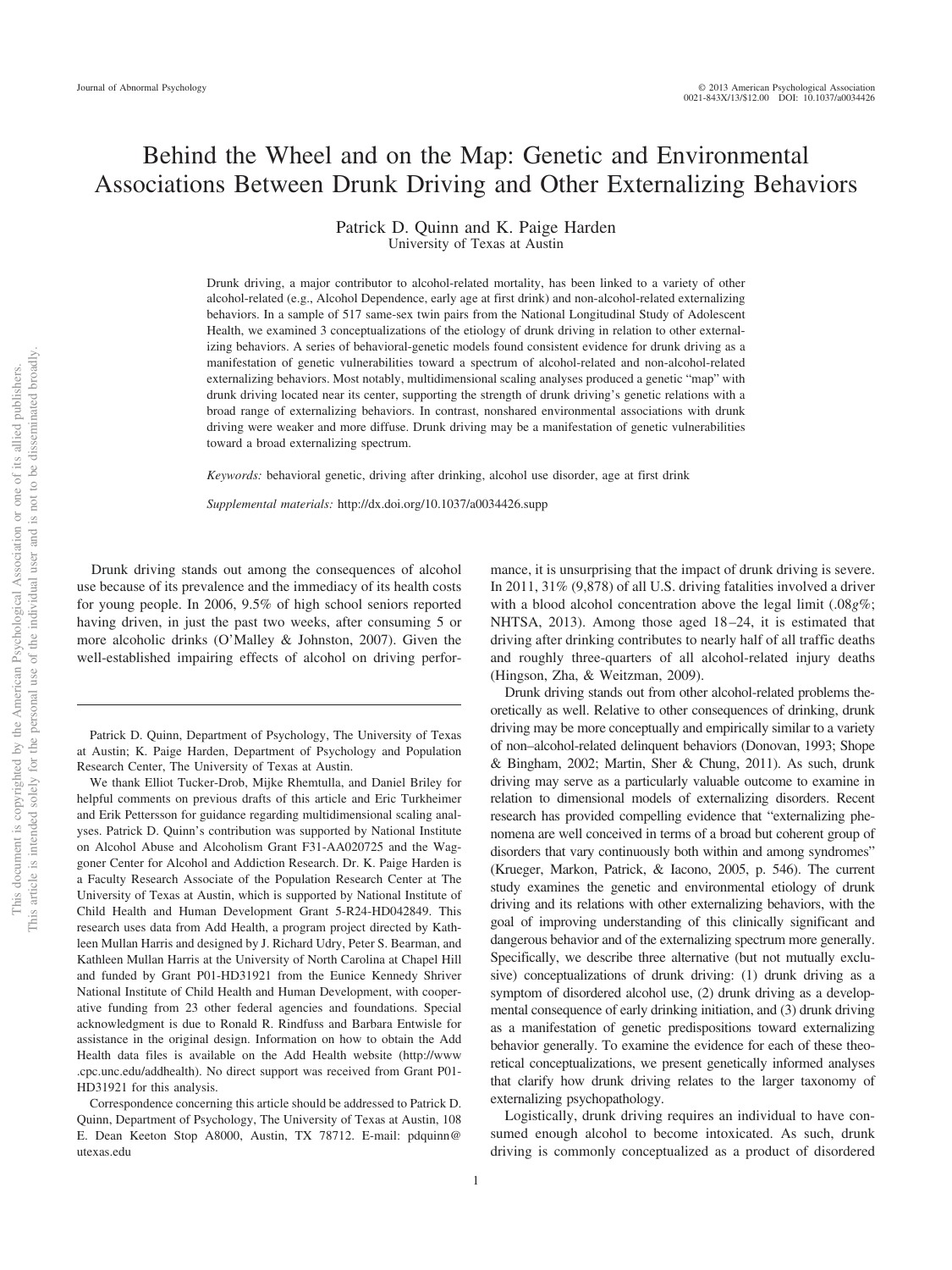alcohol use. In the *Diagnostic and Statistical Manual of Mental Disorders*, fourth edition (*DSM–IV*) diagnostic scheme, recurrent drunk driving could be used as an indicator of Alcohol Abuse (i.e., under the "use in situations in which it is physically hazardous" criterion; APA, 1994, p. 199). Empirically, consistent with the conceptualization of drunk driving as a symptom of disordered alcohol use, drunk driving was more common among alcoholdependent than among nondependent young adults (Arria, Caldeira, Vincent, Garnier-Dykstra, & O'Grady, 2011). As several researchers have argued, however, drunk driving qualitatively differs from other criteria used to diagnose AUDs, such as acquired tolerance or loss of control over use, in that it does not necessarily reflect "dysfunction in internal mechanisms" specifically relating to alcohol (Martin et al., 2011, p. 685), and the hazardous use criterion has been identified as potentially problematic (Agrawal, Bucholz, & Lynskey, 2010; Hasin, Paykin, Endicott, & Grant, 1999; Keyes & Hasin, 2008). Despite their association across individuals, drunk driving and other indices of AUD might result, in part, from distinct etiological factors.

Additional evidence on the role of alcohol use in drunk driving has come from a developmental perspective, which has emphasized its association with early (i.e., adolescent) drinking experiences. Early initiation of alcohol use has been a consistent correlate of driving after drinking, even when controlling for alcohol use or alcohol dependence (Hingson, Heeren, Levenson, Jamanka, & Voas, 2002; Lynskey, Bucholz, Madden, & Heath, 2007; Quinn & Fromme, 2012). This link has led some to raise the possibility that interventions to delay alcohol use initiation might help deter drunk driving later in life (Hingson et al., 2002). Early drinking initiation, however, is itself associated with a nexus of biological vulnerabilities and environmental background risks (Jessor & Jessor, 1975; McGue, Iacono, Legrand, & Elkins, 2001). Thus, it is possible that early drinking is associated with elevated rates of drunk driving not because early alcohol initiation is a direct causal factor but rather because early drinking is a marker of predispositions toward socially problematic behavior (Lynskey et al., 2007; Prescott & Kendler, 1999).

Finally, multivariate analyses of alcohol use, alcohol problems, and delinquent or antisocial behaviors have consistently supported a hierarchical model in which a common, highly heritable disposition toward externalizing behavior accounts for the covariation among these behaviors in adolescents and young adults (Cooper, Wood, Orcutt, & Albino, 2003; Donovan & Jessor, 1985; Krueger et al., 2002; Krueger, Markon, Patrick, Benning, & Kramer, 2007; Young et al., 2009). Drunk driving has not always been tested in models of the externalizing spectrum, but studies that include drunk driving—in addition to other risky driving behaviors provide support for its categorization as a behavioral expression of the same externalizing tendency (Bingham, Elliot, & Shope, 2007; Caspi et al., 1997; Donovan, 1993; Shope & Bingham, 2002; Vassallo et al., 2008; Zhang, Wieczorek, Welte, Colder, & Nochajski, 2010). These findings raise the possibility that the same genetic influences responsible for other externalizing behaviors might also dispose some youth and young adults to drive while intoxicated, and indeed, several studies suggest that drunk driving is at least partially a product of genetic influences (Anum, 2007; Beaver & Barnes, 2012; Lynskey et al., 2007; Slutske et al., 1999). That is, drunk driving may be best conceptualized as a marker for

biological predispositions toward externalizing behavior generally, including deviant behavior *not* related to substance use.

In the present investigation, we used multivariate, genetically informed data from a diverse sample of twins to clarify drunk driving's place among the externalizing behaviors. Analyzing multivariate twin data has two key advantages. First, it allowed us to test not only the extent to which associations among variables are attributable to common underlying genetic influences, but also the extent to which associations are still evident *within* MZ twin pairs (i.e., after controlling for common genetic influences). The analysis of within-MZ twin pair associations enables a powerful test of causal developmental hypotheses (e.g., Dick, Johnson, Viken, & Rose, 2000; Johnson, Turkheimer, Gottesman, & Bouchard, 2009). Specifically, if early drinking causes drunk driving, then MZ twins who differ in their age at first drink, but who otherwise share virtually 100% of their genetic predispositions and all family wide environmental background factors, would also differ in their drunk driving in adulthood. Thus, testing whether the association between early drinking initiation and drunk driving persists when comparing MZ twins constitutes a rigorous test of this developmental model of drunk driving. Second, because our analyses used data from a broad array of externalizing behaviors, including antisocial behaviors that do not involve substance use (e.g., truancy, theft), we could estimate the extent to which genetic predispositions toward drunk driving are exclusively shared with disordered alcohol use or overlap more generally with heritable predispositions to a variety of externalizing behaviors. We used multidimensional scaling analyses, in particular, to construct a visual display of similarities between genetic and environmental influences on drink driving and the externalizing spectrum.

#### **Method**

#### **Participants**

Data were drawn from the National Longitudinal Study of Adolescent Health (Harris, Halpern, Smolen, & Haberstick, 2006). Participants were initially recruited while in grades  $7-12$  (*M* age = 16.1) year) using a stratified, school-based sampling design. A subsample of participants ( $n = 10,480$  females;  $n = 10,264$  males) were randomly selected from school rosters to complete a series of in-home interviews, beginning in 1994 –1995. Three follow-up interviews have been completed in 1995–1996 (Wave II; age 11–23 years), 2001–2002 (Wave III; age 18 –26 years), and 2007–2009 (Wave IV; age 24 –32 years, with a small number of participants aged 33 or 34). The Add Health interviews used strategies to reduce potential bias resulting from social desirability, including the use of computerassisted self-report technology that permitted participants to respond to sensitive questions in private (Harris, 2011).

The current analyses were restricted to same-sex twin pairs in which at least one twin provided nonmissing data on drunk driving, alcohol use, or externalizing behavior. Our analyses excluded opposite sex DZ twins and other nontwin sibling pairs to eliminate within-sibling-pair differences in gender, age, and cohort. Individuals who denied any alcohol use through Wave III (i.e., when the early adulthood driving after drinking assessment occurred) were also excluded. This resulted in an analytic sample of 517 twin pairs (139 female-female MZ pairs; 139 male-male MZ pairs; 110 female-female DZ pairs; 129 male-male DZ pairs). Twin pair zygosity was diagnosed through 11 molecular genetic markers and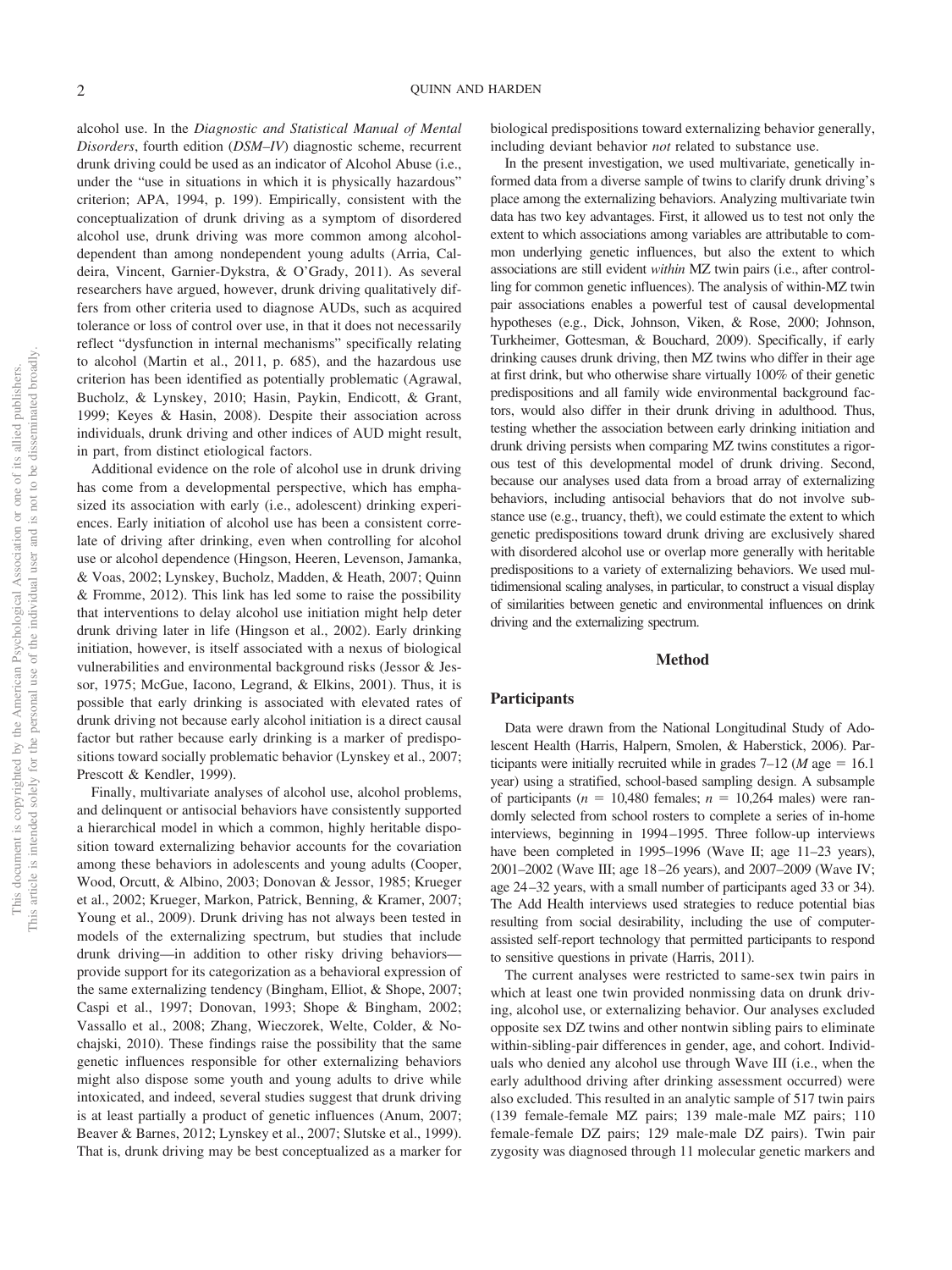responses to questionnaire items on similarity of physical appearance (Harris et al., 2006). Of the (nonabstaining) included respondents, 526 (55%) were White, 200 (21%) were African American, 146 (15%) were Hispanic/Latino, 46 (5%) were Asian American, 23 (2%) were Native American, and 15 (2%) were other ethnicities. At Waves I, III, and IV, included respondents were an average of 16.20 ( $n = 952$ ,  $SD = 1.63$ , range = 12 – 20), 22.00 ( $n = 768$ ,  $SD = 1.63$ , range = 18 – 26), and 29.07 (*n* = 795, *SD* = 1.62, range  $= 25 - 33$ ) years old, respectively.

Brownstein and colleagues (n.d.) have examined the potential for nonresponse bias at Wave IV of Add Health in detail. Of all those eligible for Wave IV, 80% participated, whereas 8% were not located or contacted, 3% were not able to participate, 9% refused to participate, and less than 1% did not respond for other reasons. Response rates differed across several demographic characteristics, including gender, race/ethnicity, socioeconomic status, and immigration status. However, Brownstein and colleagues (n.d.) found that the effect of nonresponse on bias in prevalence rates for most health and risk behaviors, including alcohol use and delinquency, was less than 1%. They concluded that "differences in measurements between nonrespondents and respondents are most likely due to random variation and so do not reflect appreciable nonresponse bias" (p. 6). A similar lack of substantive nonresponse bias has been reported for Waves I-III (Chantala, Kalsbeek, & Andraca, 2005).

#### **Measures**

**Drunk driving.** We constructed a lifetime drunk driving measure from responses at Waves I, II, and III (i.e., through  $M$  age = 22). At Wave I, participants who endorsed lifetime alcohol consumption reported whether or not they had "ever driven while drunk." Alcohol abstainers were coded as having never driven while drunk. At Waves II and III, participants who endorsed past-year alcohol use were asked whether or not they had "driven while drunk" since the Wave I assessment (defined at Wave II as the month of the last interview and at Wave III as June 1995). Abstainers were again coded as having never driven drunk. Because some participants could have driven under the influence of alcohol in the period between Wave I and the Wave II or III assessments but not consumed alcohol in the year immediately preceding Wave II or III, drunk driving for participants who endorsed some prior but not past-year alcohol use at either wave *and* had not endorsed drunk driving at another wave was coded as missing. This coding scheme resulted in the loss of lifetime drunk driving data for 40 participants (4% of all included individuals). Among the 517 included twin pairs, lifetime drunk driving data were available for  $71\%$  ( $n = 730$ ) of individuals. Of these nonabstaining individuals,  $32\%$  ( $n = 236$ ) reported that they had driven while drunk.

**Alcohol dependence symptoms.** Participants who met thresholds for frequency (at least once per week) and quantity (more than two drinks per usual occasion for women, more than three drinks for men) of present or past alcohol consumption were assessed for the lifetime presence of *DSM–IV* Alcohol Use Disorder (APA, 1994) symptoms at the Wave IV interview (i.e., through  $M$  age  $= 29$ ). Given concerns about the overlap between drunk driving and Alcohol Abuse diagnoses (e.g., Keyes & Hasin, 2008), we limited our analyses to the seven Alcohol Dependence (AD) symptoms (e.g., acquired tolerance, withdrawal symptoms, desire or inability to reduce consumption). Participants who met neither the present nor past consumption thresholds were coded as having zero AD symptoms. On average, participants reported 0.80 symptoms,  $SD = 1.38$ .

**Age at first drink.** We drew upon data from Waves I, II, and IV to create a variable indicating age of onset of alcohol use. At Wave I, participants reported the age, in years, at which they first "had a drink of beer, wine, or liquor when [they] were not with [their] parents or other adults in [their] family." Then, at Wave II, participants reported the month and year in which they first had a drink when not with parents or other adult family members after Wave I, from which we calculated age at first drink for participants who had not initiated alcohol use by Wave I. Finally, at Wave IV, non–lifetime-abstaining participants were asked to report the age at which they "first had an alcoholic drink." We used the Wave IV reports for participants without age at first drink data from Wave I or II (i.e., those who did not provide data or who had not yet initiated alcohol use). Participants began drinking at approximately age 15 on average,  $M = 15.49$  years,  $SD = 3.31$ .

**Alcohol consumption.** We used adolescent and adult measures of past-year alcohol use and binge drinking frequency taken from the Wave I (*M* age = 16) and III (*M* age = 22) assessments, respectively. At both waves, nonabstaining participants were asked how frequently they had consumed alcohol during the past 12 months. Abstainers were coded as never having consumed alcohol. Participants who endorsed past-year alcohol consumption then reported how frequently they drank "five or more drinks in a row." Past-year abstainers were again coded as having never binge drank. The alcohol use and binge drinking measures were similar across waves, with the exception that Wave I responses were scored on a 7-point scale where  $1 = every day$ *or almost every day* and  $7 = never$ , whereas Wave III responses were scored on a 7-point scale where  $0 = none$  and  $6 = every day$  or *almost every day*. To maintain consistency across waves, we recoded all variables to a scale where  $1 = never/none$  and  $7 = every$  day or *almost every day*. In adolescence, participants reported using alcohol  $(M = 2.19, SD = 1.55)$  and binge drinking  $(M = 1.69, SD = 1.36)$ approximately 1 or 2 times in the past year on average. In early adulthood, mean reported alcohol use increased to more than once per month ( $M = 3.42$ ,  $SD = 1.66$ ) and binge drinking increased to more than 1 or 2 times in the past year ( $M = 2.33$ ,  $SD = 1.56$ ), respectively.

**Rule-breaking delinquency.** We used adolescent and adult measures of rule-breaking delinquency also taken from the Wave I and III assessments. At Wave I, we used 11 items indicating past-year engagement in a variety of nonviolent delinquent behavior, including lying to parents, stealing something worth more than \$50, and selling marijuana or other drugs (Harden & Mendle, 2012). Responses were scored on a 4-point scale where  $0 = never$  and  $3 = 5$  or more times. The delinquency section of the Wave III interview included eight nonviolent items. Of the eight items, five were identical to those assessed at Wave I (e.g., damaging property, stealing something worth more than \$50), and three were new items reflecting adult rule-breaking behavior (e.g., buying, selling, or holding stolen property, deliberately writing a bad check). We summed responses across items to create adolescent ( $M = 3.35$ ,  $SD = 4.11$ ) and adult ( $M =$ 0.51,  $SD = 1.18$ ) rule-breaking delinquency scores.

#### **Analytic Approach**

Analyses were conducted in four steps. Unless otherwise noted, all models were fit in M*plus* version 5 using full-information maximum likelihood (FIML) estimation to account for missing data (Muthén &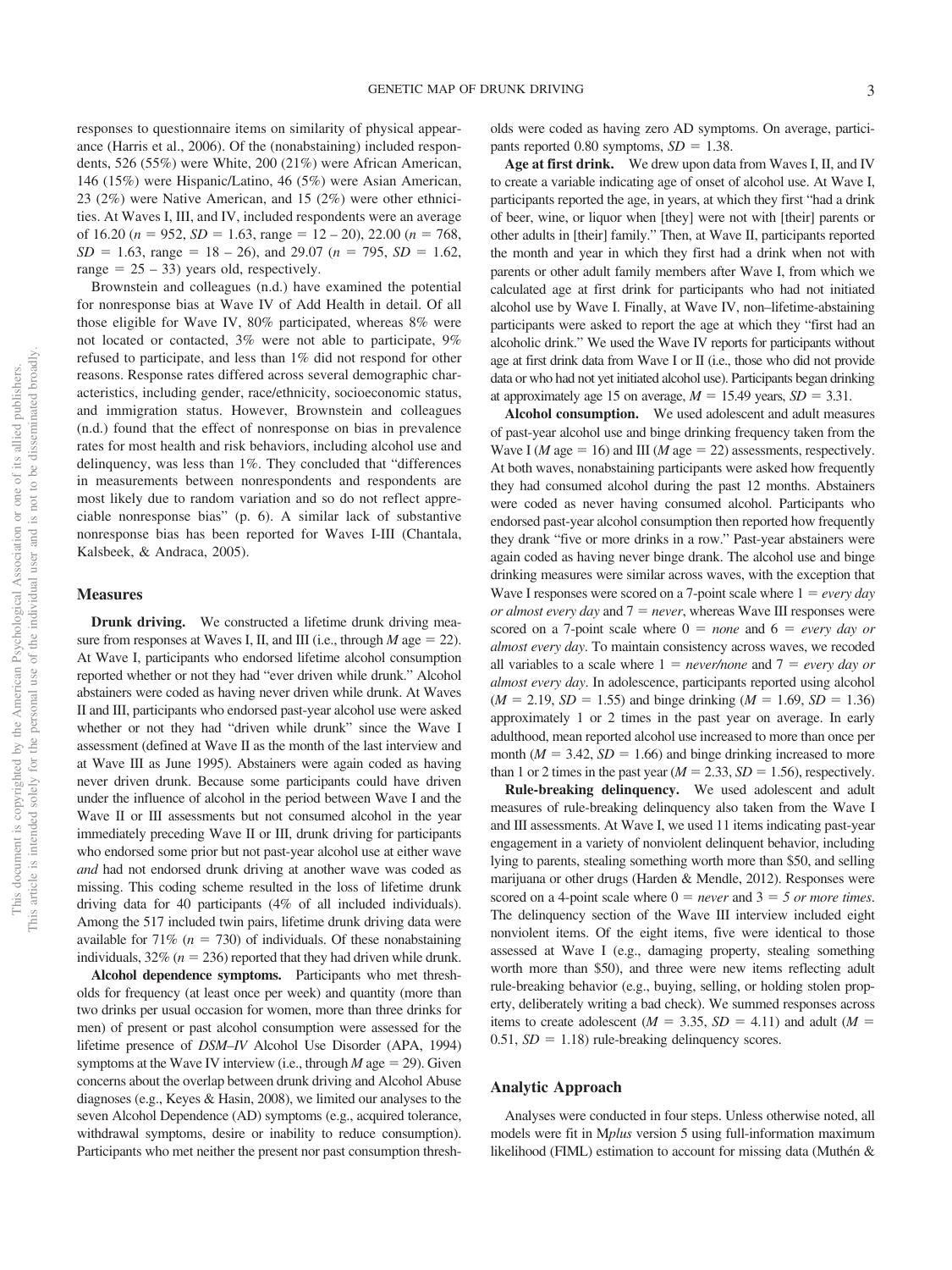Muthén, 1998-2007). We controlled for gender by regressing observed variables on twin-pair gender in the M*plus* analyses.

**Step #1: Univariate twin models.** First, for descriptive purposes, we estimated univariate twin models for each of the nine phenotypes (Neale & Maes, 2004). The classical twin model decomposes total variation in an observed phenotype into three latent factors: additive genetic variance (*A*), shared environmental variance (*C*, attributable to environmental factors that make twins similar to one another), and nonshared environmental variance (*E*, attributable to environmental factors that make twins different from one another, plus measurement error). An individual twin's score for phenotype *Y* can be expressed as follows:

$$
Y_t = \mu_t + a \cdot (A_t) + c \cdot (C_t) + e \cdot (E_t).
$$

In this equation,  $\mu$  represents the mean of phenotype *Y*, and coefficients *a*, *c*, and *e* represent main effects or paths weights of the *A*, *C*, and *E* factors, respectively, on the phenotype. Terms that can vary across twins within pairs are denoted with the subscript *t*. We estimated paths *a*, *c*, and *e*, and the *ACE* factors were standardized to a mean of 0 and a standard deviation of 1 for model identification. The cross-twin correlation between the *A* factors was fixed to 1.0 in MZ pairs and 0.5 in DZ pairs, consistent with genetic theory.<sup>1</sup> By definition, the correlation between *C* factors was fixed to 1.0—and the correlation between *E* factors fixed to 0—in all pairs. Squaring *a* and dividing it by the sum of  $a^2$ ,  $c^2$ , and  $e^2$  generates the familiar heritability coefficient  $(h^2)$ ; the proportion of total variation due to additive genetic differences). When the MZ twin correlation exceeded twice the DZ correlation, we also considered models that omitted shared environmental variance and estimated variation due to *dominant* genetic influences (*D*). In the *ADE* model, the *D* factors are correlated 1.0 in MZ twins and 0.25 in DZ twins.

**Step #2: Estimation of genetic and environmental correlation matrices.** Next, we entered all nine phenotypes into a single model, decomposed variation in each phenotype into *A*, *C*, and *E* components, and estimated the genetic and environmental correlations among latent *ACE* components (M*plus* script available upon request to the first author). Following Hicks, Krueger, and colleagues (Hicks, Krueger, Iacono, McGue, & Patrick, 2004; Krueger et al., 2002; Krueger et al., 2007), we included adolescent and early adult outcomes in a single model to capture genetic and environmental variances and covariances across a developmentally broad range of phenotypes. The genetic correlation matrix represents the correlations among the *A* factors of the nine phenotypes. For example, to what extent are the genetic influences on rule-breaking correlated with the genetic influences on drunk driving? Similarly, the nonshared environmental correlation matrix represents the correlations among the *E* factors of the nine phenotypes. To facilitate convergence, *C* variances that were not significantly different from zero in the univariate models were fixed to zero in the multivariate model. Because *C* variance in drunk driving did not significantly differ from zero, we do not present results from the shared environmental correlation matrix here. Finally, we multiplied all correlations with age at first drink by  $-1$  to facilitate interpretation (i.e., so that higher values indicated greater correspondence with genetic or environmental influences on early drinking).

**Step #3: Multidimensional scaling analysis.** We next conducted multidimensional scaling analyses (MDS) on the genetic and environmental correlation matrices. MDS is a technique for examin-

ing the structure of associations among a set of variables and can produce solutions that are "visual in nature and intuitively appealing" (Tucker-Drob & Salthouse, 2009, p. 278). A MDS solution represents each variable as a point in Euclidean space, and the magnitude of the association between each pairwise combination of variables is represented as the distance between them (Guttman, 1954; Snow, Kyollen, & Marshalek, 1984; Turkheimer, Ford, & Oltmanns, 2008). Thus, variables that are more highly related are represented as closer together on the "map" produced by an MDS solution. In "nonmetric" MDS, which is the type of analysis used in the current paper, the distances between points on the map correspond with the observed "dissimilarities" between items monotonically but not linearly. That is, the distances between points on the map correspond only with the rank ordering of the pairwise correlations (with more positively correlated pairs closer together on the map).

Thus, like factor analysis, MDS involves (1) estimating the similarities among the variables, (2) determining a reduced number of dimensions (*k*) that can account for observed similarities, (3) mapping the variables to the *k*-dimensional space, and (4) characterizing the resulting map (Turkheimer et al., 2008). With regard to this final step, factor analytic results are most often characterized by rotating to simple structure, that is, selecting a coordinate system that maximizes the factor loading of each item onto one dimension and minimizes loadings on all other dimensions. (Rotation to simple structure is simply a convenience, and other rotation procedures are available; Jennrich & Bentler, 2011; Sass & Schmitt, 2010). As illustrated by Maraun's (1997) example of the color wheel, however, rotated coordinate systems may not always capture interesting features of the "configural structure" of multivariate data, particularly data that do not conform to simple structure (Turkheimer et al., 2008, p. 1614). Put more generally, our understanding of how clinically relevant behaviors relate to one another can be enriched by examining their interrelations using MDS, which results in a descriptive visual representation of their multivariate structure.

One pattern that can be observed in MDS solutions of psychological variables is a *radex,* a circular disk in which points can be characterized both by their distance from their center of circle and by the angle along the circle at which the points lie (Guttman, 1954). The center of the radex contains variables that have the strongest average associations with all of the other variables. The radex is a two-dimensional solution, but higher-order solutions are sometimes necessary to capture the pattern of dissimilarity among the variables. We transformed the phenotypic, genetic, and nonshared environmental correlation matrices to "dissimilarity" matrices (dissimilarity  $= [1 - r]/2$ , producing values that range between 0 and 1). The dissimilarity matrices were submitted to MDS using the "sammon" function in the software program *R* (R Core Development Team, 2009; Venables & Ripley, 2002). Lack of fit ("stress") in an MDS solution can be evaluated by comparing

<sup>&</sup>lt;sup>1</sup> Several assumptions upon which behavioral genetic models such as those tested here are built are likely overly simplistic (Charney, 2012). In particular, monozygotic twins may not have or express identical genomes. However, we note that the product of any within-monozygotic-twin-pair genetic differences will be an underestimation of heritability and common genetic variance across phenotypes. Moreover, even if genes differ across twins, monozygotic cotwin comparisons can be understood as quite highly matched genetic and environmental controls, the rigor of which will still exceed that of many standard epidemiological designs.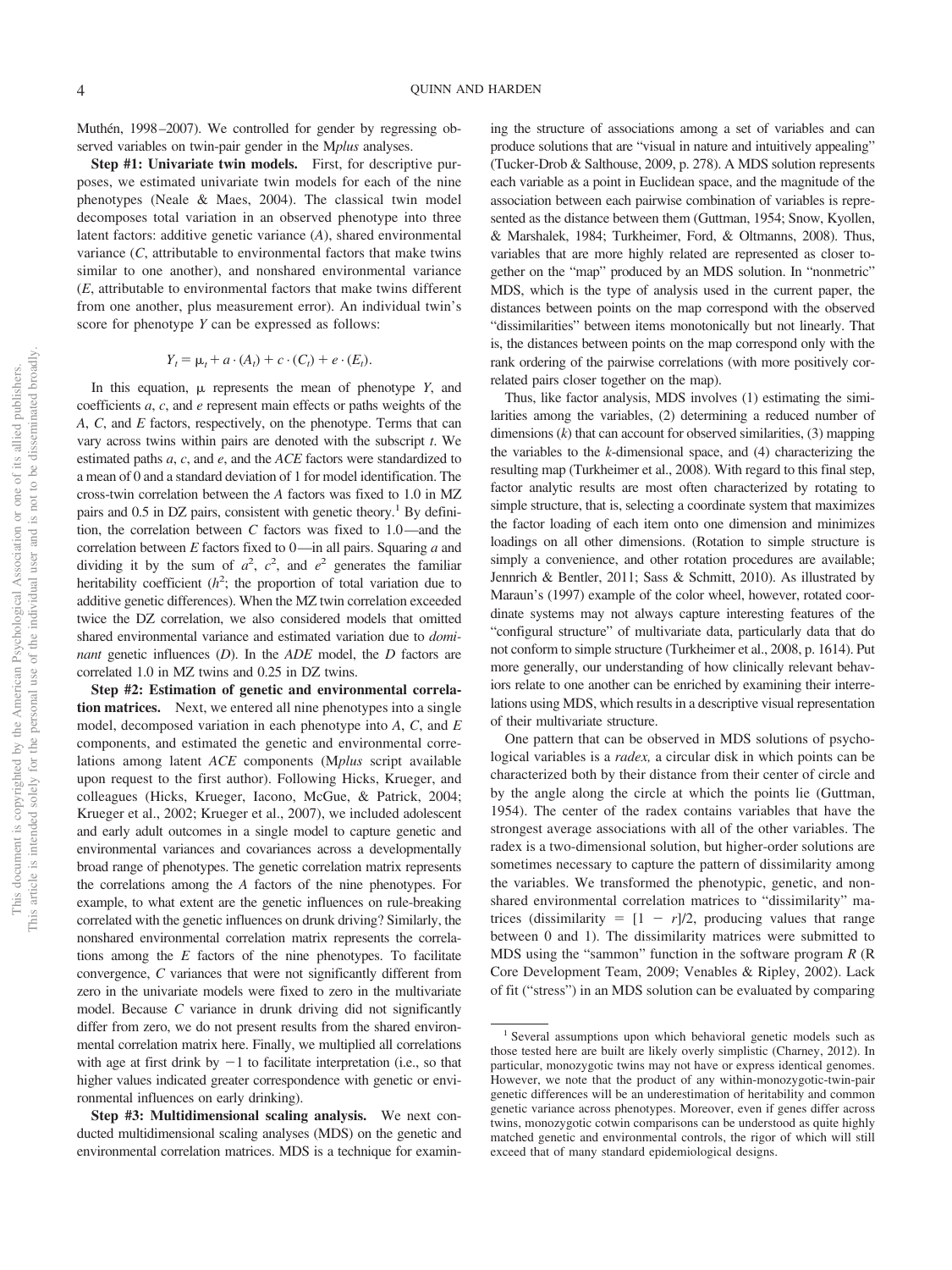**Step #4: Bivariate Cholesky decompositions.** Finally, we used bivariate Cholesky decompositions to "zoom in" on portions of the genetic and environmental maps estimated in Step #3, to (a) examine more closely drunk driving's associations with AD symptoms and age at first drink, and (b) evaluate the statistical significance of these associations. As shown in Figure 1, this approach apportions variation in each of the observed phenotypes into *ACE* components and additionally decomposes the *association* between the phenotypes into genetic and environmental influences. It can be expressed using the following two simultaneous equations for drunk driving  $(Y_{dd,t})$  and a putative precursor phenotype  $(Y_{p,t}; i.e.,$ AD symptoms or age at first drink):

$$
Y_{p,t} = \mu_{p,t} + a_p \cdot (A_{p,t}) + c_p \cdot (C_{p,t}) + e_p \cdot (E_{p,t})
$$
  

$$
Y_{dd,t} = \mu_{dd,t} + b_A \cdot (A_{p,t}) + b_C \cdot (C_{p,t}) + b_E \cdot (E_{p,t})
$$
  

$$
+ a_{dd} \cdot (A_{dd,t}) + c_{dd} \cdot (C_{dd,t}) + e_{dd} \cdot (E_{dd,t})
$$

In these equations, terms that can vary across twins within pairs are denoted with the subscript  $t$ . The  $\mu$  terms represent means of continuous variables and thresholds of categorical variables (Prescott, 2004). All latent *ACE* factors are again standardized to have a mean of 0 and a standard deviation of 1, and the paths from the *ACE* factors to the phenotypes are estimated. Whereas the precursor phenotype  $(Y_{p,t})$  is regressed on its *ACE* factors only, drunk driving  $(Y_{dd,t})$  is regressed on the *ACE* factors for both drunk driving *and* the precursor phenotype. As a result, factors  $A_{p,t}$ ,  $C_{p,t}$ , and  $E_{p,t}$  represent genetic, shared environmental, and nonshared environmental variance in the precursor phenotype and its overlap with variance in drunk driving, whereas factors  $A_{dd,r}$ ,  $C_{dd,r}$ , and  $E_{dd,t}$  represent variance unique to drunk driving.

Notably, the cross-trait coefficients  $(b_A, b_C,$  and  $b_E)$  reflect the degree to which genetic and environmental influences explain covariation between the two outcomes. In particular, the regression



*Figure 1.* Path diagram of bivariate Cholesky decomposition of association between alcohol dependence (or age at first drink) and drunk driving. For illustrative purposes, model is shown for one twin only.

on *E* is equivalent to a test of the within-twin-pair association: Do MZ twins who differ in a predictor phenotype also differ in their drunk driving? This path can provides a strong test of developmental hypotheses free of confounding by genetic and shared environmental factors that are common to twins raised in the same home. A significant *E* cross-path for age at first drink would be consistent with causal hypotheses implicating early alcohol use as a precipitant of drunk driving.

#### **Results**

#### **Step #1: Genetic and Environmental Influences on Drunk Driving and Other Externalizing Behaviors**

Twin pair correlations and univariate twin parameter estimates are summarized in Table 1. About half of the variance in drunk driving (52%) was attributable to additive genes; 32% was attributable to nonshared environmental influences, and the remainder (16%) was attributable to shared environmental influences, which could be fixed to zero without significant loss of model fit, Satorra-Bentler scaled  $\Delta \chi^2(1) = 0.29$ ,  $p = .59$ . The overall fit of an *AE* model was good,  $\chi^2(4) = 5.24, p = .26, \text{CFI} = .99, \text{RMSEA} = .04.$  For the remaining externalizing behaviors, heritability point estimates ranged from 0% (for adolescent rule-breaking) to 48% (for adolescent binge drinking) and significantly differed from 0% for all behaviors but adolescent rule-breaking.<sup>2</sup> In contrast, the contribution of the shared environment ranged from 0% (for AD symptoms and adult binge drinking and rule-breaking) to 40% (for adolescent rule-breaking) and significantly differed from 0% for adolescent alcohol use and rule-breaking only. Heritability estimates are expected to diverge somewhat from the values obtained in previous studies of the Add Health data because participants who denied ever drinking alcohol by young adulthood (Wave III) were excluded.

#### **Steps #2 and #3: Multidimensional Scaling Maps of the Externalizing Spectrum**

Table 2 presents the phenotypic correlation matrix (estimated in *R* using one twin per pair), and Table 3 presents the full genetic and nonshared environmental correlation matrices generated by the multivariate *ACE* model,  $\chi^2(265) = 445.25$ ,  $p < .001$ , CFI =  $.94$ , RMSEA =  $.05$ .

<sup>2</sup> The MZ twin-pair correlation was more than twice the DZ correlation for adult binge drinking and rule-breaking and AD symptoms, none of which showed significant evidence of shared environmental variance. In these cases, we tested for dominant genetic variances (*D*) by comparing *AE* models to *ADE* models. The *AE* and *ADE* models fit equivalently for all three behaviors: adult binge drinking,  $\Delta \chi^2(1) = 0.21$ ,  $p = .65$ , adult rule-breaking,  $\Delta \chi^2(1) = 0.62$ ,  $p = .43$ , and AD symptoms,  $\Delta \chi^2(1) = 2.28$ ,  $p = .13$ . In the adult binge drinking *ADE* model, the *D* parameter did not significantly differ from zero  $(p = .36)$ , whereas the *A* parameter did,  $p = .04$ . However, in the AD symptoms *ADE* model, the *D* parameter ( $p < .001$ )— but not the *A* parameter  $(p > .99)$ —was significant, and neither the *D* ( $p = .12$ ) nor *A* ( $p = .80$ ) parameters were significant in the adult rule-breaking *ADE* model. In all three cases, *DE* and *ADE* models also fit equivalently,  $\Delta \chi^2$ s (1) < 1.00, *ps* > .32. Given that the *AE* and *DE* models are not nested and therefore could not be directly compared, we selected the *AE* models in all three cases to maintain consistency with drunk driving and other modeled phenotypes. This approach is also consistent with prior studies not finding support for dominance effects on AD symptoms (Agrawal et al., 2009; Sartor et al., 2010).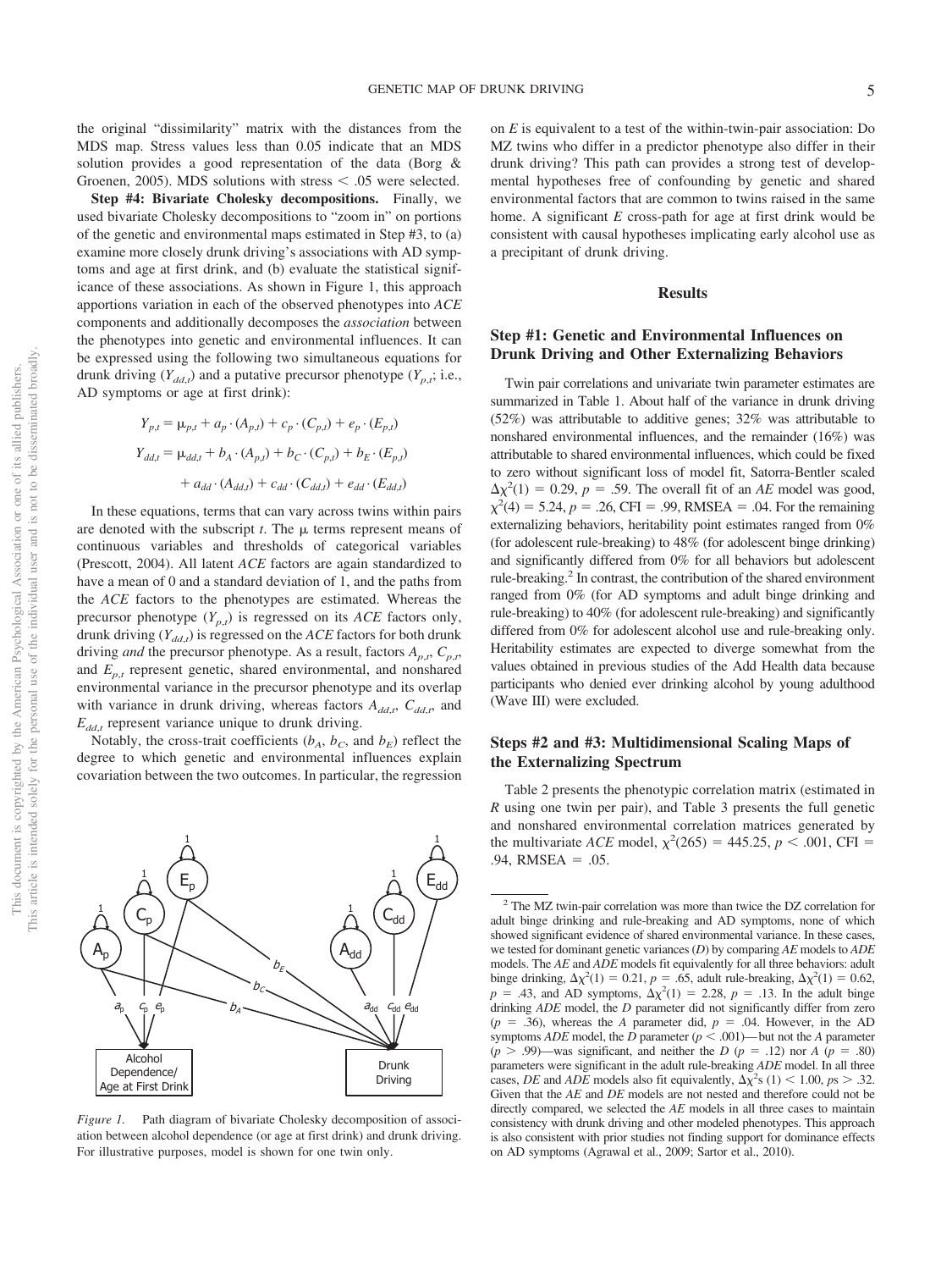| Table 1                                                     |  |  |
|-------------------------------------------------------------|--|--|
| Twin-Pair Correlations and Univariate Twin Model Parameters |  |  |

| Variable                       | Twin correlations |         | Twin model parameters <sup>a</sup> |                  |       |  |  |
|--------------------------------|-------------------|---------|------------------------------------|------------------|-------|--|--|
|                                | $r$ MZ            | $r$ DZ. | h <sup>2</sup>                     | c <sup>2</sup>   | $e^2$ |  |  |
| 1. Drunk driving               | .68               | .42     | .52                                | .16 <sup>b</sup> | .32   |  |  |
| 2. Alcohol Dependence symptoms | .36               | .11     | .36                                | .00 <sup>b</sup> | .64   |  |  |
| 3. (Early) Age at first drink  | .57               | .32     | .43                                | .12 <sup>b</sup> | .45   |  |  |
| Adolescent                     |                   |         |                                    |                  |       |  |  |
| 4. Alcohol use                 | .55               | .35     | .33                                | .20              | .47   |  |  |
| 5. Binge drinking              | .52               | .28     | .48                                | .04 <sup>b</sup> | .48   |  |  |
| 6. Rule-breaking delinquency   | .40               | .40     | .00 <sup>b</sup>                   | .40              | .60   |  |  |
| Adult                          |                   |         |                                    |                  |       |  |  |
| 7. Alcohol use                 | .37               | .26     | .27                                | .11 <sup>b</sup> | .62   |  |  |
| 8. Binge drinking              | .46               | .20     | .46                                | .00 <sup>b</sup> | .54   |  |  |
| 9. Rule-breaking delinquency   | .30               | .10     | .26                                | .00 <sup>b</sup> | .74   |  |  |
|                                |                   |         |                                    |                  |       |  |  |

*Note.* Twin-pair correlations and univariate model parameters are controlled for pair gender.<br><sup>a</sup> Proportions of variance attributable to additive genetics ( $h^2$ ), the shared environment ( $c^2$ ), and the non-shared environment  $(e^2)$ . <sup>b</sup> Twin model parameter did not significantly differ from zero,  $p < .05$ .

For each of the phenotypic, genetic, and nonshared environmental matrices, we estimated a series of MDS solutions ranging from one to five dimensions. Investigation of the stress of each solution indicated that two-dimensional solutions provided good fit to the phenotypic (stress  $= 0.04$ ) and genetic (stress  $= 0.01$ ) dissimilarity matrices. For the nonshared environmental matrix, the stress of the two-dimensional solution was borderline (stress  $= 0.07$ ), whereas the three-dimensional solution satisfied the .05 cut-off (stress  $= 0.01$ ). We therefore present both the two- and threedimensional nonshared environmental solutions.

For a preliminary examination, we plotted the phenotypic MDS solution—the phenotypic "map"—in Figure 2. The distance between two points on the radex corresponds, inversely, to the strength of their association, with clusters (e.g., adolescent alcohol use and binge drinking) representing closely associated phenotypes. The phenotypic MDS solution indicated a relatively diffuse pattern of associations with drunk driving. The map lacked a "core" phenotype or phenotypes, which would have indicated behaviors that were closely linked with the range of other externalizing behaviors. Among the behaviors included in this analysis, drunk driving was located most proximally to adolescent and adult alcohol use and binge drinking and was more distal to rule-

*Phenotypic Correlation Matrix*

| breaking behaviors. This pattern reflected the finding that pheno- |
|--------------------------------------------------------------------|
| typic associations with drunk driving were strongest among indi-   |
| ces of alcohol consumption.                                        |

**Genetic MDS solution.** The MDS solution for the genetic dissimilarity matrix—the genetic "map"—is shown on the left side of Figure 3. Clusters (e.g., adult alcohol use, binge drinking, and AD symptoms) indicate phenotypes that closely share genetic influences. Drunk driving was located at approximately the center of the radex, indicating that it had the *strongest average genetic association with all other externalizing behaviors, average*  $r<sub>g</sub>$  = .45. Further, whereas genetic variance in adult alcohol-related behaviors, adolescent alcohol-related behaviors, and rule-breaking delinquency formed three fairly distinct clusters at various positions around the radex, drunk driving was approximately equidistant from the three clusters. This positioning suggests that genetic influences on drunk driving are consistently shared with multiple other alcohol-related phenotypes across adolescence and early adulthood. Further, although adolescent rule-breaking delinquency appeared relatively distinct from most alcohol-related outcomes, it remained more proximal to drunk driving. Thus, drunk driving may reflect genetic risk not only for alcohol use and its consequences but also for non-substance-related adolescent delinquent

| $\sim$ 1                       |        |                |        |                |        |        |        |        |
|--------------------------------|--------|----------------|--------|----------------|--------|--------|--------|--------|
| Variable                       |        | $\overline{2}$ | 3      | $\overline{4}$ | 5      | 6      |        | 8      |
| 1. Drunk driving               |        |                |        |                |        |        |        |        |
| 2. Alcohol Dependence symptoms | $.32*$ |                |        |                |        |        |        |        |
| 3. (Early) Age at first drink  | $.17*$ | $.19*$         |        |                |        |        |        |        |
| Adolescent                     |        |                |        |                |        |        |        |        |
| 4. Alcohol use                 | $.34*$ | $.19*$         | $.50*$ |                |        |        |        |        |
| 5. Binge drinking              | $.38*$ | $.16*$         | $.37*$ | $.77*$         |        |        |        |        |
| 6. Rule-breaking delinquency   | $.25*$ | $.23*$         | $.35*$ | $.33*$         | $.30*$ |        |        |        |
| Adult                          |        |                |        |                |        |        |        |        |
| 7. Alcohol use                 | $.32*$ | $.28*$         | .08    | $.15*$         | .08    | .06    |        |        |
| 8. Binge drinking              | $.32*$ | $.30*$         | .03    | $.15*$         | $.12*$ | $.13*$ | $.72*$ |        |
| 9. Rule-breaking delinquency   | $.15*$ | .07            | .03    | .02            | $-.04$ | $.15*$ | .06    | $.10*$ |
|                                |        |                |        |                |        |        |        |        |

*Note.* Correlations estimated in one twin per twin-pair.  $p < .05$ .

Table 2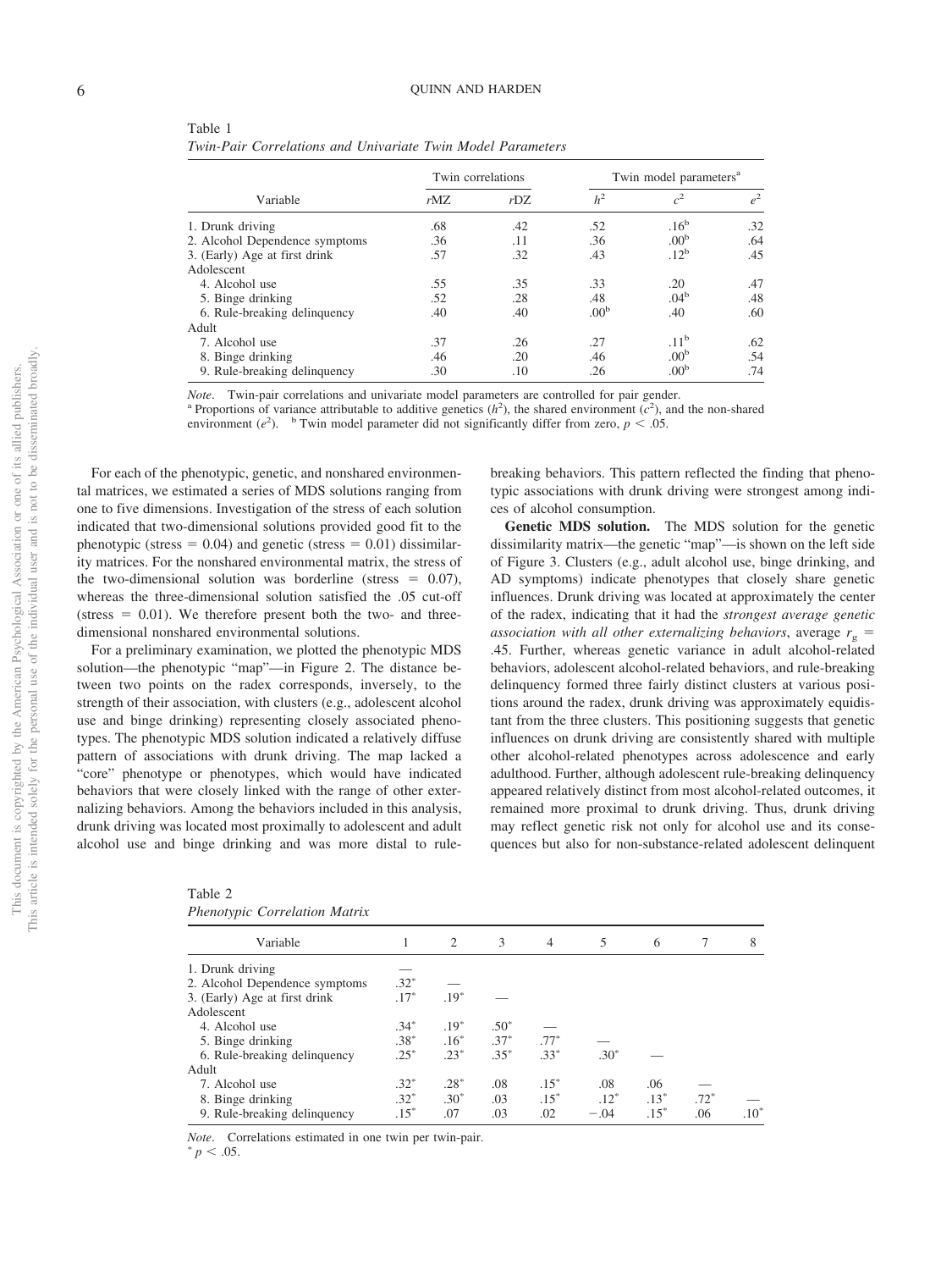| Variable                       |     | 2      | 3      | $\overline{4}$ | 5   | 6   | 7      | 8      | 9      |
|--------------------------------|-----|--------|--------|----------------|-----|-----|--------|--------|--------|
| 1. Drunk driving               |     | .22    | $-.15$ | .01            | .10 | .11 | .34    | .40    | .28    |
| 2. Alcohol Dependence symptoms | .53 |        | .15    | .03            | .07 | .27 | .04    | .13    | .11    |
| 3. (Early) Age at first drink  | .43 | .26    |        | $-.03$         | .02 | .32 | $-.03$ | $-.01$ | .18    |
| Adolescent                     |     |        |        |                |     |     |        |        |        |
| 4. Alcohol use                 | .53 | .21    | .74    |                | .58 | .19 | .05    | .13    | .07    |
| 5. Binge drinking              | .45 | .12    | .53    | .90            |     | .28 | .11    | .14    | $-.07$ |
| 6. Rule-breaking delinquency   | .53 | $-.04$ | .48    | .36            | .41 |     | .07    | .09    | .06    |
| Adult                          |     |        |        |                |     |     |        |        |        |
| 7. Alcohol use                 | .56 | .82    | .24    | .20            | .02 | .13 |        | .56    | .05    |
| 8. Binge drinking              | .44 | .78    | .15    | .12            | .06 | .22 | .93    |        | .07    |
| 9. Rule-breaking delinquency   | .15 | .16    | .11    | $-.01$         | .01 | .60 | .15    | .24    |        |

Table 3 *Estimated Genetic and Non-Shared Environmental Correlation Matrices*

*Note*. Genetic correlations are below the diagonal. Non-shared environmental correlations are above the diagonal. Values were obtained from M*plus* technical output (TECH4), which does not provide information regarding statistical significance of correlations.

behavior. In contrast, genetic influences on drunk driving were more distinct from genetic influences on *adult* rule-breaking.

**Nonshared environmental MDS solutions.** The twodimensional MDS solution for the nonshared environmental dissimilarity matrix—the nonshared environment "map"—is shown on the right side of Figure 3. Relative to the genetic map, the two-dimensional solution suggested a more diffuse pattern of associations among nonshared environmental influences on externalizing behaviors. Nonshared environmental variance in drunk driving was more closely shared with other adult behaviors, particularly alcohol use and binge drinking, but was quite distinct from adolescent externalizing behaviors and was positioned away from the center of the radex.

#### **Phenotypic Map**



*Figure 2.* Two-dimensional map of phenotypic associations among drunk driving and other externalizing behaviors.

The stress results suggested that a three-dimensional solution might provide a stronger fit to the nonshared environmental matrix. Two horizontally rotated images of the three-dimensional nonshared environmental solution are displayed in Figure 4, and a rotating image of the solution is available as supplemental material online. The diffuse pattern of nonshared environmental associations illustrated by the two-dimensional solution is further apparent in the three-dimensional map. Notably, the adolescent and adult behaviors were again mapped onto opposite poles, but the nonshared environmental variances in adult behaviors were further distinguished across the second and third dimensions, with drunk driving appearing more distal to the other adult variables.

In sum, the genetic MDS map supported the central role of common, genetically influenced externalizing predispositions in the links between drunk driving and other alcohol-related and delinquent behaviors. In contrast, there was no "core" apparent in the nonshared environmental map, indicating little commonality in the unique environmental experiences that affect each phenotype.

#### **Step #4a: Association Between Alcohol Dependence Symptoms and Drunk Driving**

The MDS results provided support for the conceptualization of drunk driving as one of many manifestations of genetic predispositions toward broadly defined externalizing behavior. Another perspective is that drunk driving is a symptom of one particular substance-related behavior, disordered alcohol use. All previous analyses suggested that the relation between AD symptoms and drunk driving is driven by common underlying genetic factors. Notably, the genetic correlation  $(r = .53)$  was more than double the nonshared environmental correlation  $(r = .22)$ , and the nonshared environmental MDS solutions put AD symptoms and drunk driving on opposite sides of the "map." To provide a final confirmatory test of this conclusion, we fit a bivariate Cholesky decomposition of the association between adult AD symptoms and drunk driving  $(n = 270$  MZ pairs and 231 DZ pairs because of missingness on AD symptoms and drunk driving).

We began by estimating a full decomposition as described in Figure 1, which fit the data well,  $\chi^2(13) = 16.43$ ,  $p = .23$ , CFI = .98, RMSEA  $=$  .03. However, given the lack of significant shared environmental variation in AD symptoms and drunk driving, all *C*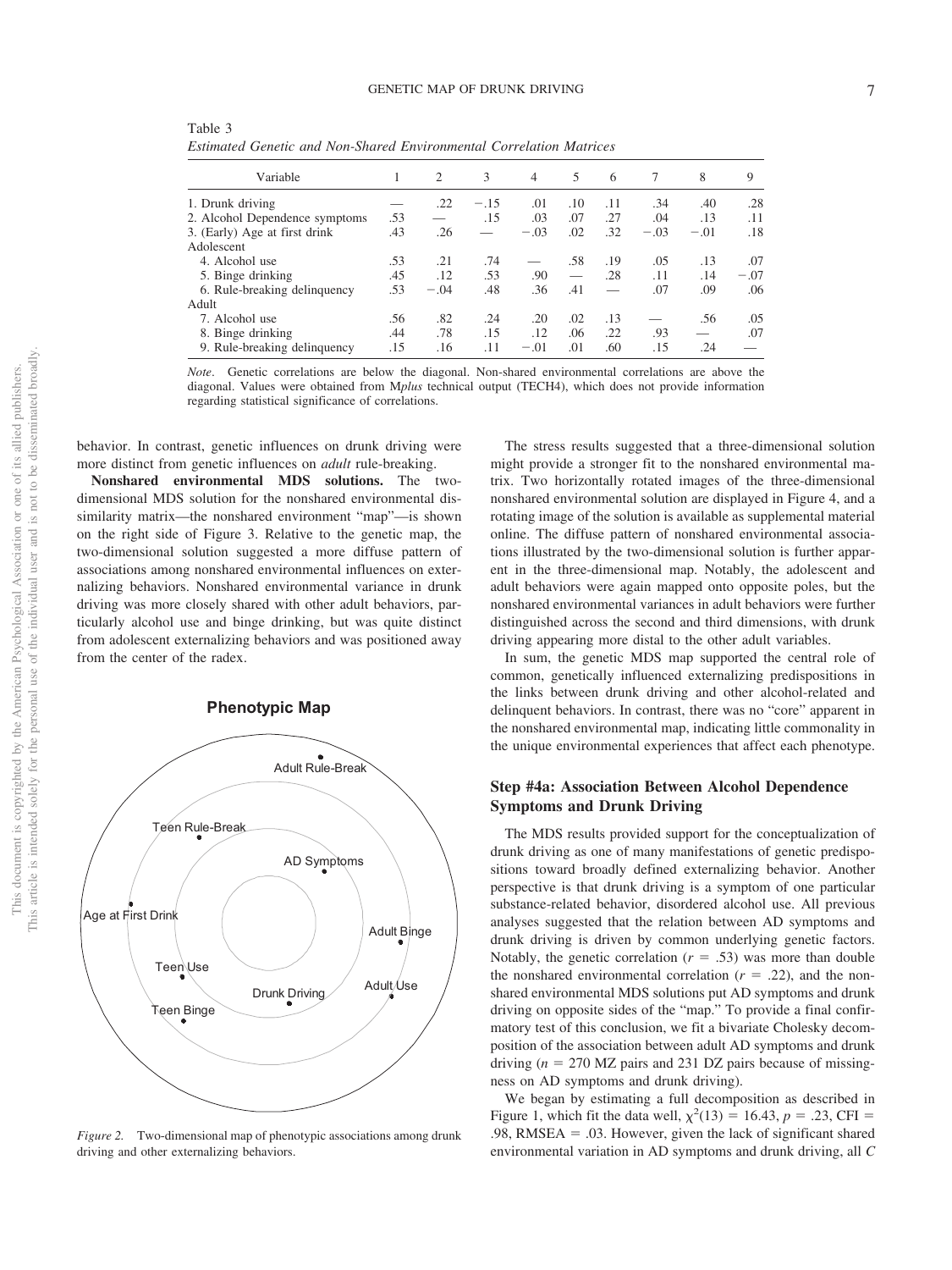

*Figure 3.* Two-dimensional maps of genetic and nonshared environmental associations among drunk driving and other externalizing behaviors.

paths could be constrained to zero (i.e., resulting in an *AE* model) without significant decrement in model fit, Satorra-Bentler scaled  $\Delta \chi^2(3) = 0.43$ ,  $p = .93$ . Parameter estimates from the *AE* model are summarized in the left-hand column of Table 4.

Overall, 22% of the variation in drunk driving was shared with variation in AD symptoms. The cross-paths from the *A* and *E* components of AD symptoms to drunk driving (parameters  $b_A$  and  $b<sub>E</sub>$ ) are of particular interest. Notably, only the *A* regression path was significantly different from zero. Individuals with more AD symptoms were also more likely to drive drunk, but this association was mostly attributable to the two phenotypes' sharing common underlying genetic influences. In contrast, the *E* regression was not significantly different from zero: MZ twins who reported more alcohol dependence symptoms than their cotwins were not more likely than their cotwins to drive drunk. Despite the genetically driven overlap between AD symptoms and drunk driving, however, most (70%) of the genetic influences on drunk driving were unique of AD symptoms. See Figure 5 for a plot of the

genetic and nonshared environmental variance in drunk driving unique of and shared with AD symptoms. Thus, whereas this analytic step again provided support for the role of common genetic influences in explaining the association between AD symptoms and drunk driving, it also suggested that drunk driving may not be purely a product of disordered alcohol use.

#### **Step #4b: Association Between Age at First Drink and Drunk Driving**

Our previous analyses also failed to provide support for the hypothesis that early drinking initiation has an environmentally mediated link with drunk driving: The nonshared environmental correlation was small and in the direction opposite from what would be predicted  $(r = -.15)$ , and the nonshared environmental MDS solutions put age at first drinking and drunk driving on opposite sides of the map. In our final analytic step, we decomposed the association between age at first drink and drunk driving



*Figure 4.* Two horizontally rotated images of the three-dimensional map of nonshared environmental associations among drunk driving and other externalizing behaviors.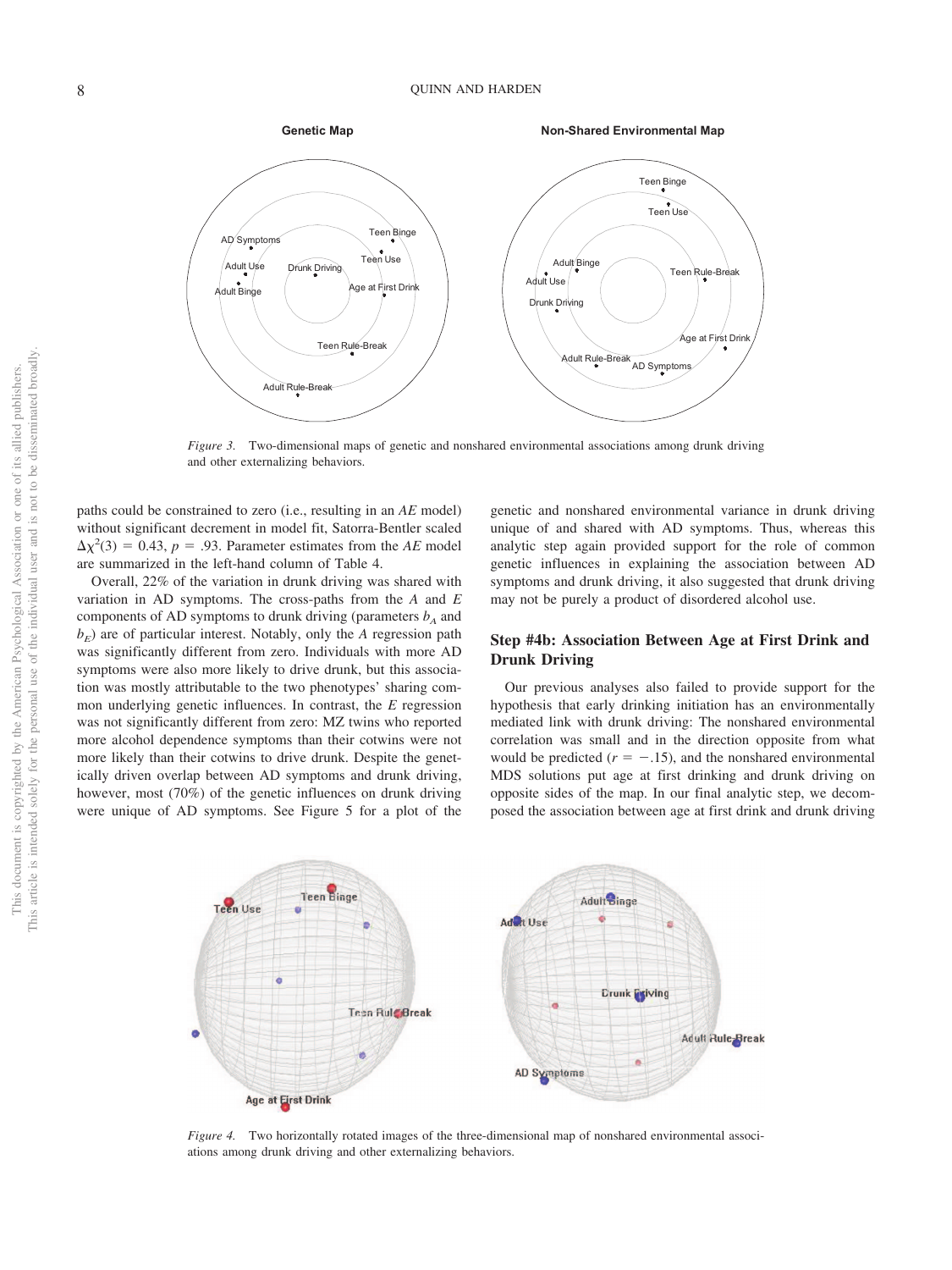|                                          | Model                 |                       |  |  |  |
|------------------------------------------|-----------------------|-----------------------|--|--|--|
| Parameter                                | Alcohol<br>Dependence | Age at first<br>drink |  |  |  |
| Alcohol Dependence/Age at first drink    |                       |                       |  |  |  |
| Genetic path $(a_n)$                     | $0.77^*$ (.08)        | $2.58^*$ (.13)        |  |  |  |
| Shared environmental path $(c_p)$        | [0.00]                | [0.00]                |  |  |  |
| Non-shared environmental path $(e_n)$    | $1.15^*$ (.05)        | $2.03^*$ (.13)        |  |  |  |
| Regression coefficients                  |                       |                       |  |  |  |
| Genetic path $(b_4)$                     | $0.46^*$ (.11)        | $-0.35^*$ (.10)       |  |  |  |
| Shared environmental path $(bc)$         | [0.00]                | [0.00]                |  |  |  |
| Non-shared environmental path $(b_F)$    | 0.11(.06)             | 0.08(0.09)            |  |  |  |
| Residual variance in drunk driving       |                       |                       |  |  |  |
| Genetic path $(a_{dd})$                  | $0.69^{\ast}$ (.11)   | $0.75^*$ (.11)        |  |  |  |
| Shared environmental path $(c_{dd})$     | [0.00]                | [0.00]                |  |  |  |
| Non-shared environmental path $(e_{dd})$ | $0.55^*$ (.09)        | $0.55^*$ (.09)        |  |  |  |
| Model Fit Indices                        |                       |                       |  |  |  |
| $\chi^2$ (df)                            | 16.64(16)             | 17.57(16)             |  |  |  |
| CFI                                      | 1.00                  | 0.99                  |  |  |  |
| <b>RMSEA</b>                             | .01                   | .02                   |  |  |  |

*Note*. Values are unstandardized parameter (standard error) unless otherwise noted. Bracketed values were constrained to equal zero without significant decrement in model fit,  $p_s > .93$ . A Bonferroni correction for the total number of statistical tests across both final models ( $\alpha = .05/14$ ) .0036) did not alter the statistical significance of the parameters and fit indices reported here.

 $p < .05$ .

to provide a direct, confirmatory test of this conclusion ( $n = 266$ ) MZ pairs and 229 DZ pairs).

We again began with a full Cholesky decomposition,  $\chi^2(13)$  = 17.61,  $p = .17$ , CFI = .98, RMSEA = .04, but ultimately selected an *AE* model, in which all (nonsignificant) *C* paths were constrained to zero without loss of fit, Satorra-Bentler scaled  $\Delta \chi^2(3) = 0.36$ ,  $p = .95$ . These results are summarized in the right-hand column of Table 4 and in Figure 5. Again only the *A* regression cross-path was significantly different from zero, indicating that common underlying *genetic* influences drove the association between (earlier) age at first drink and drunk driving. Net of this genetically driven similarity, in contrast, the *E* regression was not significantly different from zero. That is, contrary to the predictions of a causal developmental hypothesis linking early alcohol exposure to drunk driving, MZ twins who took their first drinks at different ages did not significantly differ in their likelihood of drunk driving. Age at first drink explained 13% of the variation in drunk driving; of this shared variance, 96% was attributable to common genetic influences. Consistent with the AD symptoms Cholesky decomposition, however, a substantial majority (82%) of the genetic influences on drunk driving were unique of genetic influences on age at first drink.

#### **Sensitivity Analyses**

Several components of our analyses may have been sensitive to differing modeling approaches, specifications, or restrictions. Consequently, we conducted a series of analyses to test the robustness of our findings across alternative approaches.

**Exploratory factor analyses.** As an alternative to MDS, we conducted an exploratory factor analysis (EFA) of the genetic and nonshared environmental correlation matrices using maximum likelihood estimation in Mplus  $(N = 517)$ , or the number of twin-pairs). Because we anticipated a complex factor structure, with drunk driving related to multiple factors, we used CF-Facparsim rotation, which minimizes factor complexity but not variable complexity (Schmitt, 2011). One variable (adult alcohol use) was omitted to facilitate convergence. EFA of the genetic correlation matrix indicated a three-factor solution: (1) adult alcohol outcomes (largest loadings for adult AD symptoms and adult binge drinking); (2) adolescent alcohol outcomes (largest loadings for age at first drink, adolescent binge drinking, and adolescent alcohol use), and (3) non-alcohol-related forms of deviance (largest loadings for adolescent rule-breaking and adult rule-breaking). Notably, drunk driving significantly loaded on all three factors,



not to be disseminated broadly one of its allied publishers.

 $\overleftarrow{\mathrm{O}}$ Š.



*Figure 5.* Genetic and nonshared environmental variance in drunk driving common to—and unique of— Alcohol Dependence symptoms and age at first drink.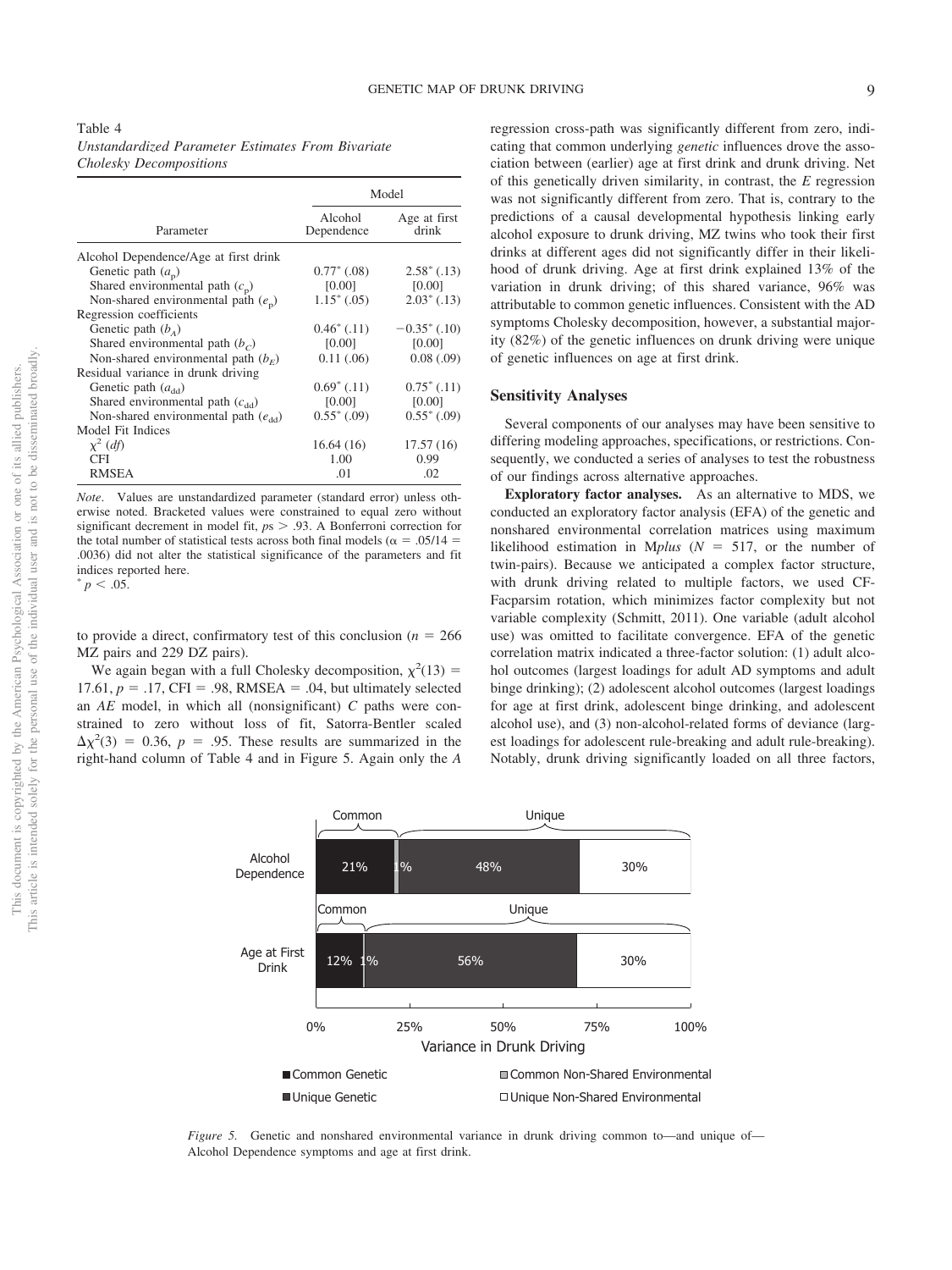with cross-loadings ranging from .23 to .47. Fit of the three-factor solution for the genetic correlation matrix was adequate,  $\chi^2(7)$  = 43.22,  $p < .001$ , CFI = .99, TLI = .97, SRMR = .03.

Analysis of the nonshared environmental matrix indicated a four-factor solution. Rather than showing cross-loadings with all factors, as seen with the genetic EFA, nonshared environmental influences on drunk driving had a significant loading on only one factor, shared with adult binge drinking. Fit of the four-factor solution for the nonshared environmental matrix was good,  $\chi^2(2) = 2.10, p = .35, \text{CFI} = 1.00, \text{TLI} = 1.00, \text{SRMR} = .01.$ Complete details regarding EFA results are available from the first author upon request.

**Age range restriction.** The Wave I ("adolescent") sample included participants with an average age of 16.20 years but with an age range of  $12 - 20$  years. To assess the contribution of age heterogeneity at the initial assessment to our results, we estimated the phenotypic correlations among the key study variables for a subsample restricted to participants who were ages 14 –18 at Wave I. We again selected one twin per pair for phenotypic analyses. The pattern of correlations was highly similar to that obtained for the full sample. The correlations between adolescent behaviors and the remaining study variables in the restricted sample differed from the correlations obtained in the full sample by  $-.04$  to  $.02$ (mean difference  $= -0.01$ ) for adolescent alcohol use frequency, by  $-.04$  to  $.02$  for adolescent binge drinking (mean difference  $=$  $-.01$ ), and  $-.02$  to  $.03$  for adolescent rule-breaking (mean differ $e^2 = .004$ .

Similarly, we reestimated the bivariate Cholesky models with a restricted sample of participants who were age 21 or older at Wave III. The patterns of results were unchanged. For the model of drunk driving and AD symptoms ( $n = 226$  MZ pairs and 182 DZ pairs), the genetic cross-path was significant (unstandardized  $b_A = 0.52$ ,  $SE = .13$ ,  $p < .001$ ), whereas the nonshared environmental crosspath was not  $(b_F = 0.12, SE = .07, p = .07)$ . Similarly, for the model of drunk driving and age at first drink (*n* 223 MZ pairs and 180 DZ pairs), the genetic cross-path was significant ( $b_A$  =  $-0.33$ , *SE* = .12,  $p < .01$ ), whereas the nonshared environmental cross-path was not ( $b_E = -.001$ , *SE* = .13, *p* = .99).

**Early ages at first drink.** Of the participants who provided data on age at first drink, less than  $4\%$  ( $n = 28$ ) reported that they first drank alcohol in early childhood (before age 10 years). As a post hoc sensitivity analysis, we estimate the bivariate Cholesky model of age at first drink and drunk driving using only participants who reported an age at first drink of 10 years old or greater  $(n = 252 \text{ MZ} \text{ pairs and } 218 \text{ DZ} \text{ pairs}).$  The pattern of results was unchanged: The association between age at first drink and drunk driving could be entirely attributed to common genetic influences (unstandardized  $b_A = -0.41$ ; *SE* = .10,  $p < .001$ ), whereas the nonshared environmental cross-path was not significantly different from zero ( $b_E$  = .09, *SE* = .11, *p* = .43).

#### **Discussion**

Drunk driving is a major contributor to the public health costs of substance use among young people in the United States. Although historical trends indicate that alcohol-related traffic fatalities are becoming incrementally less prevalent (NHTSA, 2013), it is clear that more effective means of prevention are still needed. Toward that end, several etiological conceptualizations have been pro-

posed, each with their own implications for intervention. Drunk driving has varyingly been proposed as 1) a symptom or indicator of AUD; 2) a developmental consequence of early drinking initiation; and 3) one of a range of manifestations of genetic predispositions to externalizing behavior broadly defined.

Of these conceptualizations, which are not necessarily mutually exclusive, the results of this study most clearly support the third. They suggest that drunk driving be recognized not simply as a consequence of alcohol use but also as a component of a genetically influenced externalizing spectrum of behavior. Previous research has found significant associations between drunk driving and a range of alcohol-related and non-alcohol-related delinquent behavior (e.g., Donovan, 1993; Shope & Bingham, 2002; Zhang et al., 2010). The current study replicates and extends these findings. Genetic influences on drunk driving were moderately to-strongly correlated with genetic influences on adolescent and adult alcoholrelated behaviors. Although genetic influences accounted for little overall variation in adolescent non-substance-use-related delinquency, these influences were also strongly associated with genetic influences on drunk driving. In contrast, the greater genetic variation in adult rule-breaking was more modestly associated with genetic variation in drunk driving. Our MDS maps located genetic variance in drunk driving centrally on the radex and proximally to genetic variance in the other externalizing behaviors. In contrast, nonshared environmental variance in drunk driving was moderately associated with other adult alcohol consumption indices but only weakly associated with other externalizing behaviors. On both two- and three-dimensional nonshared environmental MDS maps, drunk driving was located proximally only to the other adult alcohol consumption indices. In sum, drunk driving may be one expression among many of genetically influenced predispositions toward externalizing behavior.

As indicated by its central position on the genetic radex, drunk driving may be a strong indicator of the common genetic influences linking externalizing behaviors. As such, it may be valuable to include drunk driving in measurement models of the externalizing behavior spectrum when examining potential endophenotypes (e.g., response inhibition; Young et al., 2009). In addition, drunk driving may be a useful phenotype to include in genomewide association scans for genetic markers of the adolescent externalizing behavior spectrum. Moreover, it is notable that drunk driving was located less centrally on the phenotypic MDS map relative to its position on the genetic radex. This difference underscores how quantitative genetic methods, which provided evidence of drunk driving's particular value as a marker of genetic predispositions for externalizing behavior, can inform molecular genetic studies. For example, one recent field study of bar patrons found that homozygous carriers of the short variant of the serotonin transporter gene promoter region polymorphism (5-HTTLPR) who had been drinking were more willing to drive than were individuals homozygous for the long variant who had been drinking (Thombs et al., 2011). Whether this polymorphism or others serve as common risk factors for drunk driving and other externalizing behaviors will be an important topic for future research.

In supporting the externalizing conceptualization of drunk driving, do the current results argue against other proposed conceptualizations? One such approach frames drunk driving as a consequence or symptom of disordered alcohol use. The *DSM–IV* criterion of "recurrent [alcohol] use in situations in which it is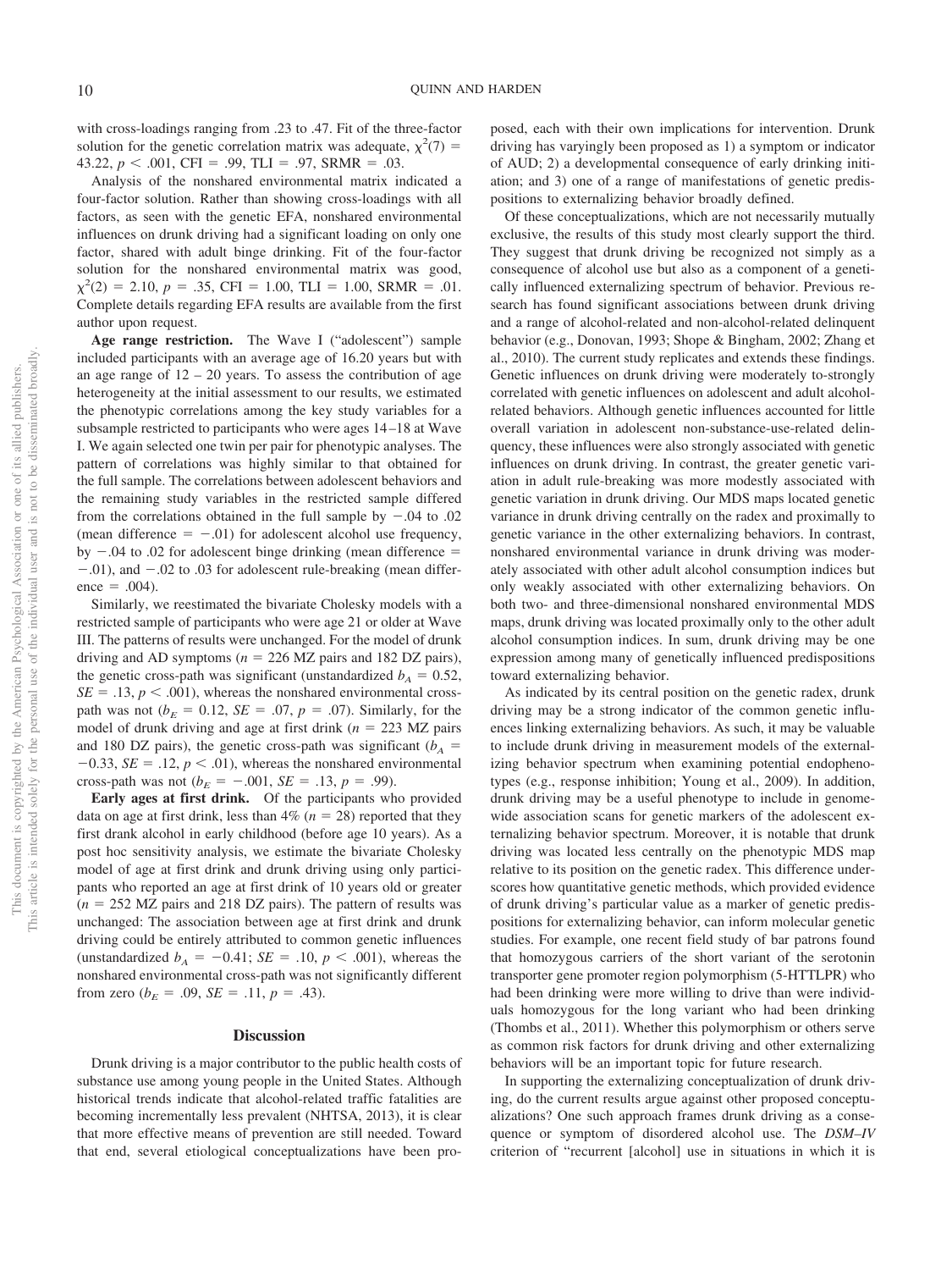physically hazardous (e.g., driving an automobile or operating a machine when impaired by [alcohol] use)" was the most commonly reported indicator of Alcohol Abuse (APA, 1994, p. 199; Harford, Grant, Yi, & Chen, 2005; Hasin & Paykin, 1999). Because a diagnosis of Alcohol Abuse required endorsement of only one such criterion, studies have estimated that 42– 69% of Alcohol Abuse cases met diagnostic criteria on the basis of drunk driving alone (Hasin et al., 1999; Keyes & Hasin, 2008), at least in U.S. studies that explicitly linked automobile use to the hazardous use criterion (Mewton, Slade, Memedovic, & Teesson, 2013). Moreover, the recently released DSM-5 has retained a criterion of "recurrent alcohol use in situations in which it is physically hazardous" for AUD, and, although the criterion does not explicitly refer to drunk driving, DSM-5 also includes the statement that individuals with AUDs "may use alcohol in physically hazardous circumstances (e.g., driving an automobile, swimming, operating machinery while intoxicated)" (APA, 2013, pp. 491, 492). Concerns have been raised, however, that hazardous use—and drunk driving in particular—may qualitatively differ from other AUD criteria (Martin, Chung, & Langenbucher, 2008; Martin et al., 2011).

Results presented here complement prior research on distinctions between drunk driving and disordered alcohol use. Despite a significant genetic overlap, 70% of the genetic variance in drunk driving was unique of AD symptoms. That is, influences on AD symptoms could not entirely explain the genetic etiology of drunk driving. Considered along with the shared genetic variation between drunk driving and adolescent rule-breaking and, to a lesser but nonzero extent, adult rule-breaking, incomplete genetic overlap between drunk driving and AD symptoms could support the contention that drunk driving is a poor criterion for AUDs. Rather, drunk driving may fit into a broader dimensional conceptualization of externalizing disorders, as recommended by Martin and colleagues (2008). On the other hand, however, the imperfect genetic correlation found here may also have resulted from a lack of developmental specificity and other measurement error. We cannot determine, for example, whether the genetic association would have been stronger if the periods assessed by our lifetime indices of drunk driving and AD symptoms overlapped completely. This uncertainty highlights the need both for replication of these findings using precise measurements and, more broadly, for developmental specificity regarding hypotheses and measurements in future behavioral genetic research.

The well-documented association between earlier age of drinking initiation and eventual driving after drinking has raised the possibility of a developmental hypothesis by which early drinking or its attendant experiences may ultimately lead to drunk driving (Hingson et al., 2002; Lynskey et al., 2007). An advantage of the current twin-comparison design is that it can provide a strong test of this casual relation. If early drinking initiation or other nonshared environmental experiences that coincide with early initiation lead to eventual drunk driving, then MZ twins who begin drinking earlier than their cotwins should also be more likely to drive drunk. Within-twin-pair differences in age at first drink were not, however, associated with differences in drunk driving, which is inconsistent with a causal role of early drinking initiation in the etiology of drunk driving. Common genetic predispositions may explain the co-occurrence within individuals of drunk driving and early age at first drink, along with the other adolescent external-

izing behaviors assessed here. Efforts to delay drinking initiation among adolescents may serve to additionally delay initiation of drunk driving, but these results suggest they may not reduce its long-term prevalence.

Several methodological limitations are worth consideration in interpreting the results of this investigation. First, this study relied exclusively on self-report of intoxicated driving and other outcomes. Although Add Health employed data-collection strategies to maximize validity, self-report of potentially illicit behavior may nevertheless have been susceptible to social desirability bias, which could artificially deflate prevalence rates and, if the same bias affects multiple outcomes, inflate phenotypic associations. Second, we found little evidence that AD or early alcohol use initiation led causally to drunk driving, but the current research design cannot provide information regarding the potential influence of acute alcohol *intoxication* on decisions to drive after drinking. Under certain impelling conditions, alcohol intoxication can increase risk-taking, and decisions to drive after drinking may be susceptible to similar effects (Giancola, Josephs, Parrott, & Duke, 2010). Third, our analyses used a "lifetime" measure of drunk driving, which collapsed drunk driving across adolescence and early adulthood. The pattern of genetic and environmental associations between drunk driving and other externalizing behaviors may differ when considering only drunk driving that occurred in adulthood. As noted above, there may be a stronger genetic association between adult drunk driving and adult AD symptoms. Moreover, drunk driving was assessed at Waves II and III only for participants who endorsed any past-year alcohol use. It is therefore possible that missingness on the lifetime drunk driving score used here was not entirely random. The current findings should be tested for replication in a sample with more comprehensive measurement of drunk driving.

Finally, it is important to note that each of our analytic steps necessarily involved simplifying assumptions. In particular, our two-stage modeling approach, in which we generated genetic and nonshared-environmental correlation matrices and then used those correlations as inputs for MDS, resulted in loss of information regarding uncertainty in the estimation of the correlations. Additionally, our models assumed linear relationships among observed and latent variables, without any gene  $\times$  environment interactions, and they did not assess moderation of genetic or environmental influences across gender or ethnicity. From a theoretical perspective, however, examining how genetic influences on drunk driving vary across time, context, and demographic groups represents an important area for future research. For example, the heritability of rule-breaking delinquency increases through adolescence (Burt & Neiderhiser, 2009), and we found that genetic associations between drunk driving and rule-breaking decreased in magnitude from adolescence to early adulthood. Future research is needed to determine whether these differences reflect changing patterns of genetic and environmental influences on drunk driving across development. In addition, although some research has found that greater environmental adversity increases the impact of genetic influences on adolescent externalizing behavior (Hicks, South, DiRago, Iacono, & McGue, 2009), drunk driving may be unique among such behaviors in that greater socioeconomic status could actually increase access to its necessary conditions (e.g., availability of automotive transportation; Keyes & Hasin, 2008). Thus, whereas the current investigation suggests that drunk driving may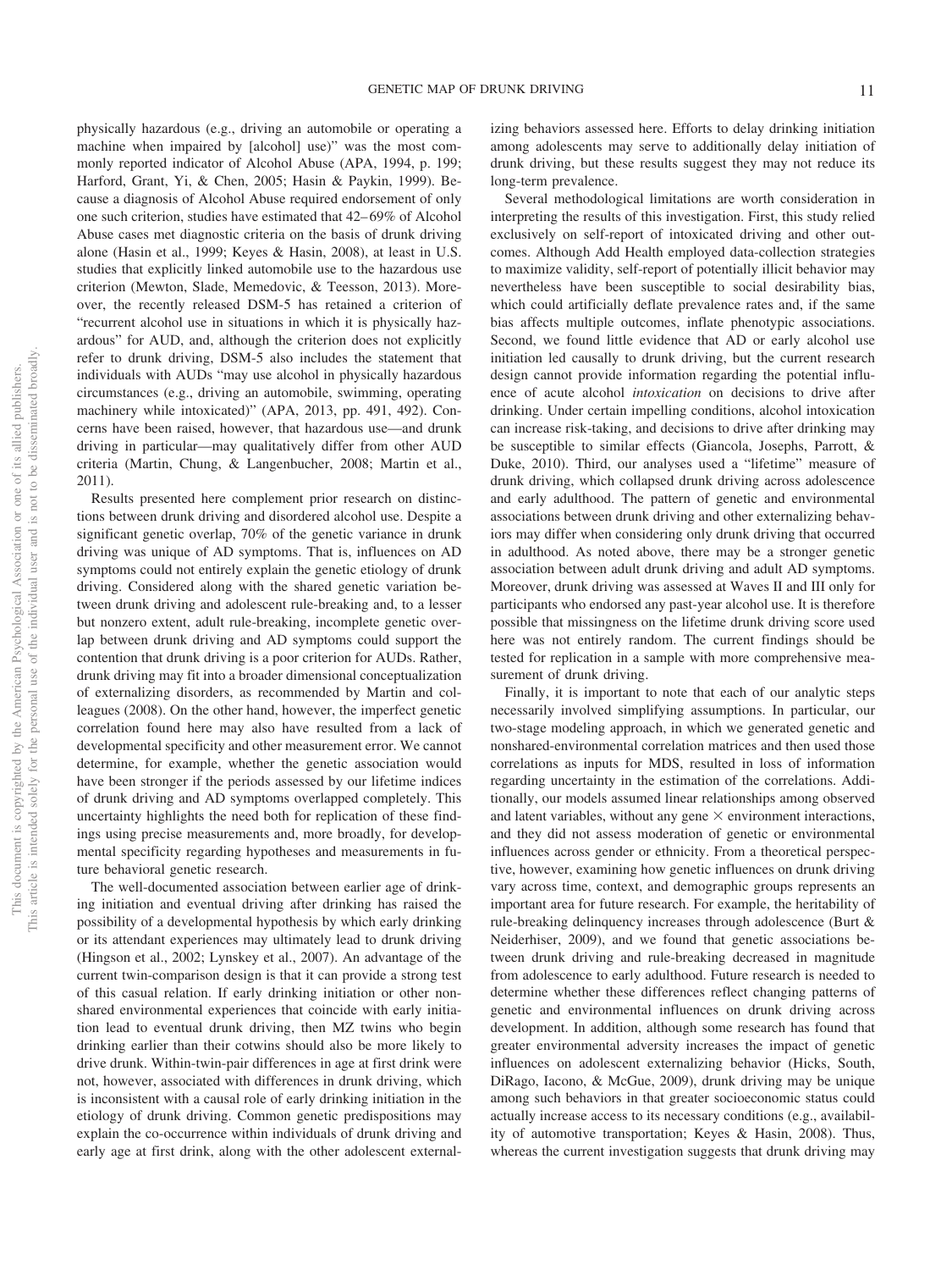be one component of the genetically influenced externalizing spectrum, it additionally demonstrates the value of a developmental and behavioral genetic approach in illuminating further complexities in its etiology.

#### **References**

- Agrawal, A., Bucholz, K. K., & Lynskey, M. T. (2010). *DSM–IV* alcohol abuse due to hazardous use: A less severe form of abuse? *Journal of Studies on Alcohol and Drugs, 71,* 857– 863.
- Agrawal, A., Sartor, C. E., Lynskey, M. T., Grant, J. D., Pergadia, M. L., Grucza, R.,... Heath, A. C. (2009). Evidence for an interaction between age at first drink and genetic influences on *DSM–IV* alcohol dependence symptoms. *Alcoholism: Clinical and Experimental Research, 33,* 2047– 2056. doi:10.1111/j.1530-0277.2009.01044.x
- American Psychiatric Association. (1994). *Diagnostic and statistical manual of mental disorders* (4th ed.). Washington, DC: Author.
- American Psychiatric Association. (2013). *Diagnostic and statistical manual of mental disorders* (5th ed.). Arlington, VA: Author.
- Anum, E. A. (2007). *Heritability and adverse motor vehicle outcomes*. Unpublished dissertation. Virginia Commonwealth University.
- Arria, A. M., Caldeira, K. M., Vincent, K. B., Garnier-Dykstra, L. M., & O'Grady, K. E. (2011). Substance-related traffic-risk behaviors among college students. *Drug and Alcohol Dependence, 118,* 306 –312. doi: 10.1016/j.drugalcdep.2011.04.012
- Beaver, K. M., & Barnes, J. C. (2012). Genetic and nonshared environmental factors affect the likelihood of being charged with driving under the influence (DUI) and driving while intoxicated (DWI). *Addictive Behaviors, 37,* 1377–1381. doi:10.1016/j.addbeh.2012.06.012
- Bingham, C. R., Elliott, M. R., & Shope, J. T. (2007). Social and behavioral characteristics of young adult drink/drivers adjusted for level of alcohol use. *Alcoholism: Clinical and Experimental Research, 31,* 655– 664.
- Borg, I., & Groenen, P. J. F. (2005). *Modern multidimensional scaling: Theory and applications*. (2nd ed.) New York, NY: Springer-Verlag.
- Brownstein, N., Kalsbeek, W. D., Tabor, J., Entzel, P., Daza, E., & Harris, K. M. (n.d.). *Non-Response in Wave IV of the National Longitudinal Study of Adolescent Health*. Retrieved May 21, 2013, from http://www .cpc.unc.edu/projects/addhealth/data/guides/W4\_nonresponse.pdf
- Burt, S. A., & Neiderhiser, J. M. (2009). Aggressive versus nonaggressive antisocial behavior: Distinctive etiological moderation by age. *Developmental Psychology, 45,* 1164 –1176. doi:10.1037/a0016130
- Caspi, A., Begg, D., Dickson, N., Harrington, H., Langley, J., Moffitt, T. E., & Silva, P. A. (1997). Personality differences predict health-risk behaviors in young adulthood: Evidence from a longitudinal study. *Journal of Personality and Social Psychology, 73,* 1052–1063. doi: 10.1037/0022-3514.73.5.1052
- Chantala, K., Kalsbeek, W. D., & Andraca, E. (2005). *Non-response in Wave III of the Add Health Study*. Retrieved May 24, 2013, from http://www.cpc.unc.edu/projects/addhealth/data/guides/W3nonres.pdf
- Charney, E. (2012). Behavior genetics and postgenomics. *Behavioral and Brain Sciences, 35,* 331–358. doi:10.1017/S0140525X11002226
- Cooper, M. L., Wood, P. K., Orcutt, H. K., & Albino, A. (2003). Personality and the predisposition to engage in risky or problem behaviors during adolescence. *Journal of Personality and Social Psychology, 84,* 390 – 410. doi:10.1037/0022-3514.84.2.390
- Dick, D. M., Johnson, J. K., Viken, R. J., & Rose, R. J. (2000). Testing between-family associations in within-family comparisons. *Psychological Science, 11,* 409 – 413. doi:10.1111/1467-9280.00279
- Donovan, J. E. (1993). Young adult drinking-driving: Behavioral and psychosocial correlates. *Journal of Studies on Alcohol*, 54, 600-613.
- Donovan, J. E., & Jessor, R. (1985). Structure of problem behavior in adolescence and young adulthood. *Journal of Consulting and Clinical Psychology, 53,* 890 –904. doi:10.1037/0022-006X.53.6.890
- Giancola, P. R., Josephs, R. A., Parrott, D. J., & Duke, A. A. (2010). Alcohol myopia revisited: Clarifying aggression and other acts of disinhibition through a distorted lens. *Perspectives on Psychological Science, 5,* 265–278. doi:10.1177/1745691610369467
- Guttman, L. (1954). A new approach to factor analysis: The radex. In P. F. Lazerfield (Ed.), *Mathematical thinking in the social sciences*. Glencoe, IL: Free Press.
- Harden, K. P., & Mendle, J. (2012). Gene-environment interplay in the association between pubertal timing and delinquency in adolescent girls. *Journal of Abnormal Psychology, 121,* 73– 87. doi:10.1037/a0024160
- Harford, T. C., Grant, B. F., Yi, H.-y., & Chen, C. M. (2005). Patterns of *DSM–IV* Alcohol Abuse and Dependence criteria among adolescents and adults: Results from the 2001 National Household Survey on Drug Abuse. *Alcoholism: Clinical and Experimental Research, 29,* 810 – 828. doi:10.1097/01.ALC.0000164381.67723.76
- Harris, K. M. (2011). *Design features of Add Health*. Chapel Hill: Carolina Population Center, University of North Carolina at Chapel Hill. Retrieved January 2013 from http://www.cpc.unc.edu/projects/addhealth/ data/guides/design%20paper%20WI-IV.pdf
- Harris, K. M., Halpern, C. T., Smolen, A., & Haberstick, B. C. (2006). The National Longitudinal Study of Adolescent Health (Add Health) Twin Data. *Twin Research and Human Genetics, 9,* 988 –997. doi:10.1375/ twin.9.6.988
- Hasin, D., & Paykin, A. (1999). *DSM–IV* alcohol abuse: Investigation in a sample of at-risk drinkers in the community. *Journal of Studies on Alcohol, 60,* 181–187.
- Hasin, D., Paykin, A., Endicott, J., & Grant, B. (1999). The validity of DSM–IV alcohol abuse: Drunk drivers versus all others. *Journal of Studies on Alcohol, 60,* 746 –755.
- Hicks, B. M., Krueger, R. F., Iacono, W. G., McGue, M., & Patrick, C. J. (2004). Family transmission and heritability of externalizing disorders: A twin-family study. *Archives of General Psychiatry, 61,* 922–928. doi:10.1001/archpsyc.61.9.922
- Hicks, B. M., South, S. C., DiRago, A. C., Iacono, W. G., & McGue, M. (2009). Environmental adversity and increasing genetic risk for externalizing disorders. Archives of General Psychiatry, 66, 640-648. doi: 10.1001/archgenpsychiatry.2008.554
- Hingson, R., Heeren, T., Levenson, S., Jamanka, A., & Voas, R. (2002). Age of drinking onset, driving after drinking, and involvement in alcohol related motor-vehicle crashes. *Accident Analysis and Prevention, 34,* 85–92. doi:10.1016/S0001-4575(01)00002-1
- Hingson, R., Zha, W., & Weitzman, E. R. (2009). Magnitude of and trends in alcohol-related mortality and morbidity among U.S. college students ages 18 –24, 1998 –2005. *Journal of Studies on Alcohol and Drugs, 16,* 12–20.
- Jennrich, R. I., & Bentler, P. M. (2011). Exploratory bi-factor analysis. *Psychometrika, 76,* 537–549. doi:10.1007/s11336-011-9218-4
- Jessor, R., & Jessor, S. L. (1975). Adolescent development and the onset of drinking: A longitudinal study. *Journal of Studies on Alcohol, 36,* 27–51.
- Johnson, W., Turkheimer, E., Gottesman, I. I., & Bouchard, T. J., Jr. (2009). Beyond heritability: Twin studies in behavioral research. *Current Directions in Psychological Science, 18,* 217–220. doi:10.1111/j .1467-8721.2009.01639.x
- Keyes, K. M., & Hasin, D. S. (2008). Socio-economic status and problem alcohol use: The positive relationship between income and the *DSM–IV* alcohol abuse diagnosis. *Addiction, 103,* 1120 –1130. doi:10.1111/j .1360-0443.2008.02218.x
- Krueger, R. F., Hicks, B. M., Patrick, C. J., Carlson, S. R., Iacono, W. G., & McGue, M. (2002). Etiologic connections among substance dependence, antisocial behavior and personality: Modeling the externalizing spectrum. *Journal of Abnormal Psychology, 111,* 411– 424. doi:10.1037/ 0021-843X.111.3.411